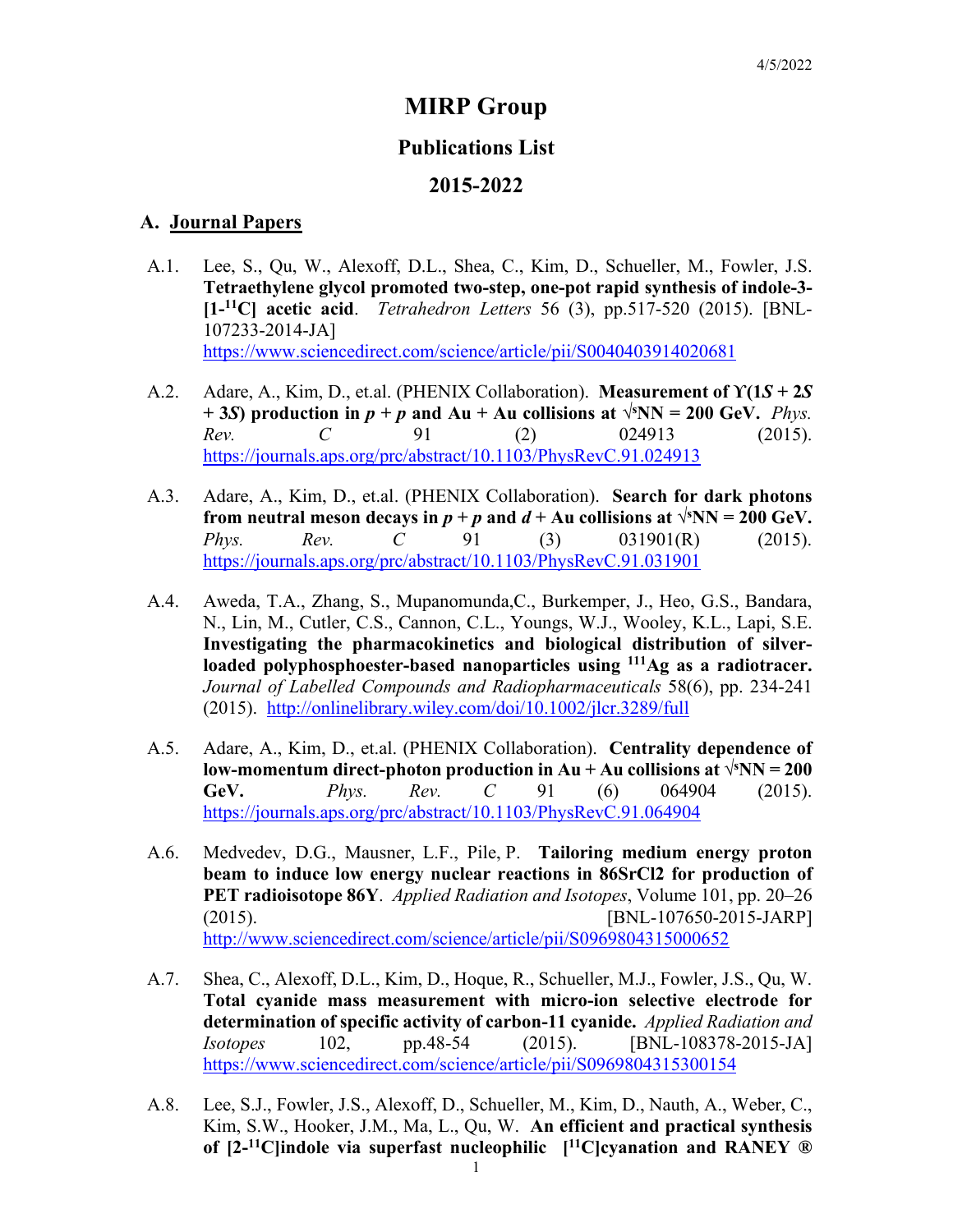**Nickel catalyzed reductive cyclization.** *Organic and Biomolecular Chemistry*  13 (46), pp. 11235-11243 (2015). [BNL-111763-2016-JA] <https://pubs.rsc.org/en/content/articlepdf/2015/ob/c5ob01654a>

- A.9. Adare, A., Kim, D., et.al. (PHENIX Collaboration). **Systematic study of azimuthal anisotropy in Cu + Cu and Au + Au collisions at**  $\sqrt{s}NN = 62.4$  **and 200 GeV.** *Phys. Rev. C* 92 (3) 034913 (2015). <https://journals.aps.org/prc/abstract/10.1103/PhysRevC.92.034913>
- A.10. Adare, A., Kim, D., et.al. (PHENIX Collaboration). **Systematic study of**  charged-pion and kaon femtoscopy in  $Au + Au$  collisions at  $\sqrt{s}NN = 200$  GeV. *Phys. Rev. C* 92 (3) 034914 (2015). <https://journals.aps.org/prc/abstract/10.1103/PhysRevC.92.034914>
- A.11. Adare, A., Kim, D., et.al. (PHENIX Collaboration). **Measurements of elliptic**  and triangular flow in high-multiplicity  ${}^{3}$ He + Au at  $\sqrt{{}^{s}}$ NN = 200 GeV. *Phys. Rev. Lett.* 115 (14) 142301 (2015). <https://journals.aps.org/prl/abstract/10.1103/PhysRevLett.115.142301>
- A.12. Karve, A.A., Alexoff, D., Kim, D., Schueller, M.J., Ferrieri, R.A., Babst, B.A. **In vivo quantitative imaging of photoassimilate transport dynamics and allocation in large plants using a commercial positron emission tomography (PET) scanner.** *BMC Plant Biol.* 15, 273 (2015). <https://bmcplantbiol.biomedcentral.com/articles/10.1186/s12870-015-0658-3>
- A.13. Fitzsimmons, J.M., Medvedev, D.G., Mausner, L.F. **Specific activity and isotope abundances of strontium in purified strontium-82.** *J. Anal. At. Spectrom.* 31, 458 (2015). [BNL-112110-2016-JARP] [https://pubs.rsc.org/-](https://pubs.rsc.org/-/content/articlepdf/2016/ja/c5ja00419e) [/content/articlepdf/2016/ja/c5ja00419e](https://pubs.rsc.org/-/content/articlepdf/2016/ja/c5ja00419e)
- A.14. Nino, M.N., McCutchan, E.A., Smith, S.V., Lister, C.J., Greene, J.P., Carpenter, M.P., Muench, L., Sonzogni, A.A., Zhu, S. **High-precision gamma-ray spectroscopy of cardiac PET imaging isotope Rb-82 and its impact on dosimetry.** *Phys. Rev. C* 93 (2), 024301 (2016). <https://journals.aps.org/prc/abstract/10.1103/PhysRevC.93.024301>
- A.15. DeGraffenreid, A.J., Feng, Y.T., Wycoff, D.E., Morrow, R., Phipps, M.D., Cutler, C.S., Ketring, A.R., Barnes, C.L., Jurisson, S.S. **Dithiol aryl arsenic compounds as potential diagnostic and therapeutic radiopharmaceuticals**. *Inorganic Chemistry,* 55(16) pp. 8091-8098 (2016). <http://pubs.acs.org/doi/abs/10.1021/acs.inorgchem.6b01175>
- A.16. DeGraffenreid, A.J., Feng, Y., Barnes, C., Ketring, A.R., Cutler, C., Jurisson, S.S. **Trithiols and their arsenic compounds for use in diagnostic and therapeutic applications.** *Nuclear Medicine and Biology* 43 (5), pp. 288-295 (2016). <http://www.sciencedirect.com/science/article/pii/S0969805115300366>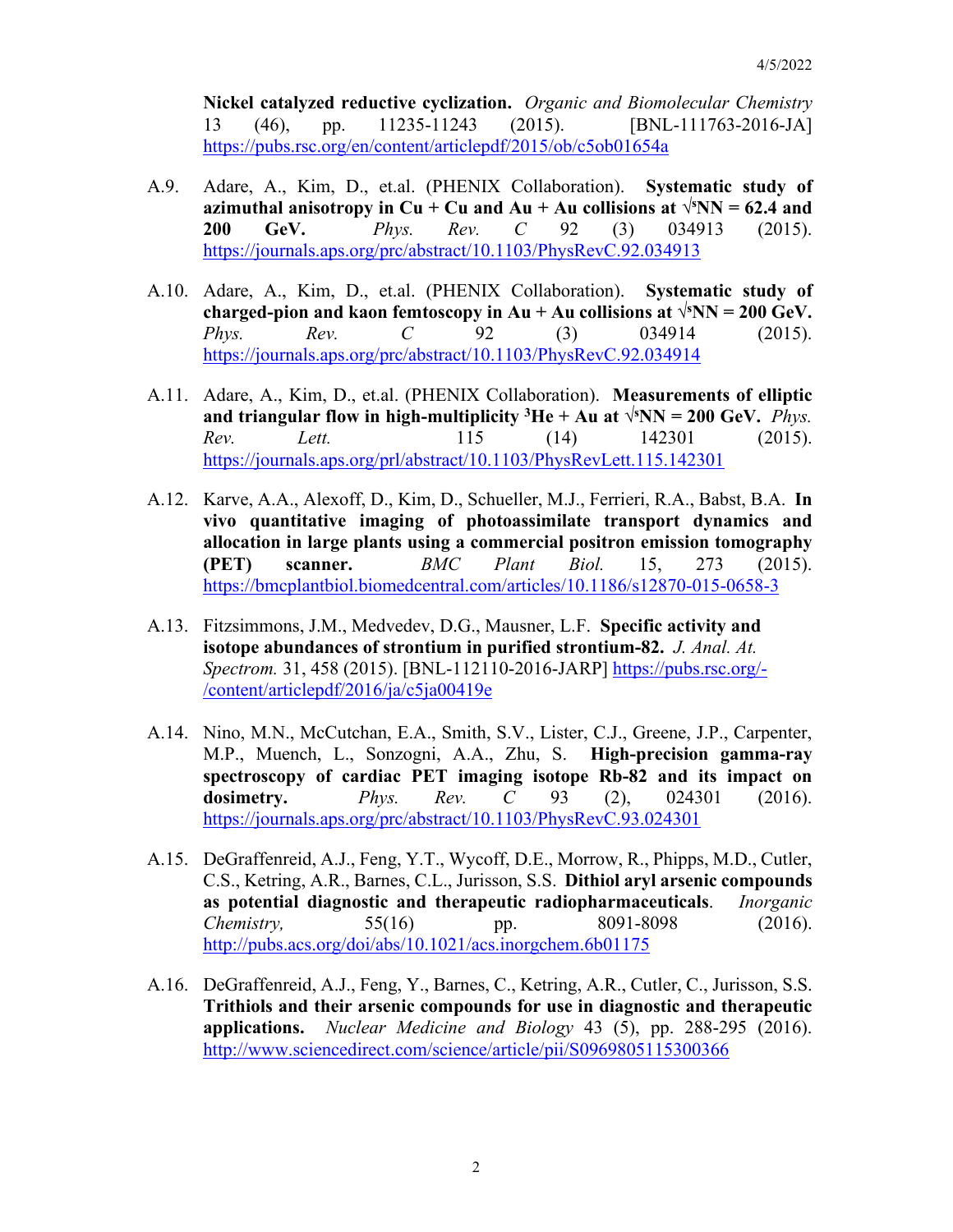- A.17. Gott, M.D., DeGraffenreid, A.J., Feng, Y., Wycoff, D.E., Embree, M.F., Cutler, C.S., Ketring, A.R., Jurisson, S.S. **Chromatographic separation of germanium and arsenic for the production of high purity 77As**. *Journal of Chromatography A* 1441, pp. 68-74 (2016). <http://www.sciencedirect.com/science/article/pii/S0021967316302199>
- A.18. Gott, M.D., Hayes, C.R., Wycoff, D.E., Balkin, E.R., Smith, B.E., Pauzauskie, P.J., Fassbender, M.E., Cutler, C.S., Ketring, A.R., Wilbur, D.S., Jurrisson, S.S., **Accelerator-based production of the 99mTc-186Re diagnostic-therapeutic pair using metal disulfide targets (MoS2, WS2, OsS2)**. *Applied Radiation and Isotopes,* 114, pp. 159-166 (2016). <http://www.sciencedirect.com/science/article/pii/S096980431630197X>
- A.19. Balkin, E., Cutler, C., Gagnon, K., Strong, K. T., Smith, B. E., Dorman, E. F., Emery, R. C., Pauzauskie, P. J., Fassbender, M. E., Ketring, A. R., Jurisson, S. S., Wilbur, D. S. **Deuteron irradiation of W and WO3 for production of high specific activity 186Re: Challenges associated with thick target preparation**. *Applied Radiation and Isotopes,* 115, pp. 197-207 (2016). [BNL-113242-2016- JA]<http://www.sciencedirect.com/science/article/pii/S0969804316302901>
- A.20. Zhao, Y., Pang, B., Luehmann, H., Detering, L., Yang, X., Sultan, D., Harpstrite, S., Sharma, V., Cutler, C.S., Xia, Y., Liu, Y. **Gold nanoparticles doped with 199Au atoms and their use for targeted cancer imaging by SPECT.** *Advanced Healthcare Materials* 5(8), pp. 928-935 (2016). <http://onlinelibrary.wiley.com/doi/10.1002/adhm.201500992/pdf>
- A.21. Kelly, J.M., Amor-Coarasa, A., Nikolopoulou, A., Kim, D., Williams Jr., C., Ponnala, S., Babich, J.W. **Synthesis and pre-clinical evaluation of a new class of high-affinity 18F-labeled PSMA ligands for detection of prostate cancer by PET imaging.** *Eur. J. Nucl. Med. Mol. Imaging* 44 (4), pp.647-661 (2016). <https://rd.springer.com/article/10.1007/s00259-016-3556-5>
- A.22. Vedvyas, Y., Shevlin, E., Zaman, M., Min, I.M., Amor-Coarasa, A., Park, S., Kwon, K.W., Smith, T., Luo, Y., Kim, D., Kim, Y., Law, B., Ting, R., Babich, J., Jin, M.M. **Longitudinal PET imaging demonstrates biphasic CAR T cell responses in survivors.** *JCI Insight* 1 (19), e90064 (2016). <https://insight.jci.org/articles/view/90064>
- A.23. Xu, Y., Kim, S.W., Kim, D., Alexoff, D., Schueller, M.J., Fowler, J. **A mild, rapid synthesis of freebase [11C]nicotine from [11C]methyl triflate.** *Applied Radiation and Isotopes* 118, pp.62-66 (2016). [BNL-112719-2016-JA] <https://www.sciencedirect.com/science/article/pii/S0969804316303025>
- A.24. Adare, A., Kim, D., et.al. (PHENIX Collaboration). **Measurements of doublehelicity asymmetries in inclusive** *J/ψ* **production in longitudinally polarized** *p* **+** *p* **collisions at √s = 510 GeV.** *Phys. Rev. D* 94 (11) 112008 (2016). <https://journals.aps.org/prd/abstract/10.1103/PhysRevD.94.112008>
- A.25. Kothari, P., De, B.P., He, B., Chen, A., Chiuchiolo, M.J., Kim, A., Nikolopoulou, A., Amor-Coarasa, A., Dyke, J.P., Voss, H.U., Kaminsky, S.M., Foley, C.P.,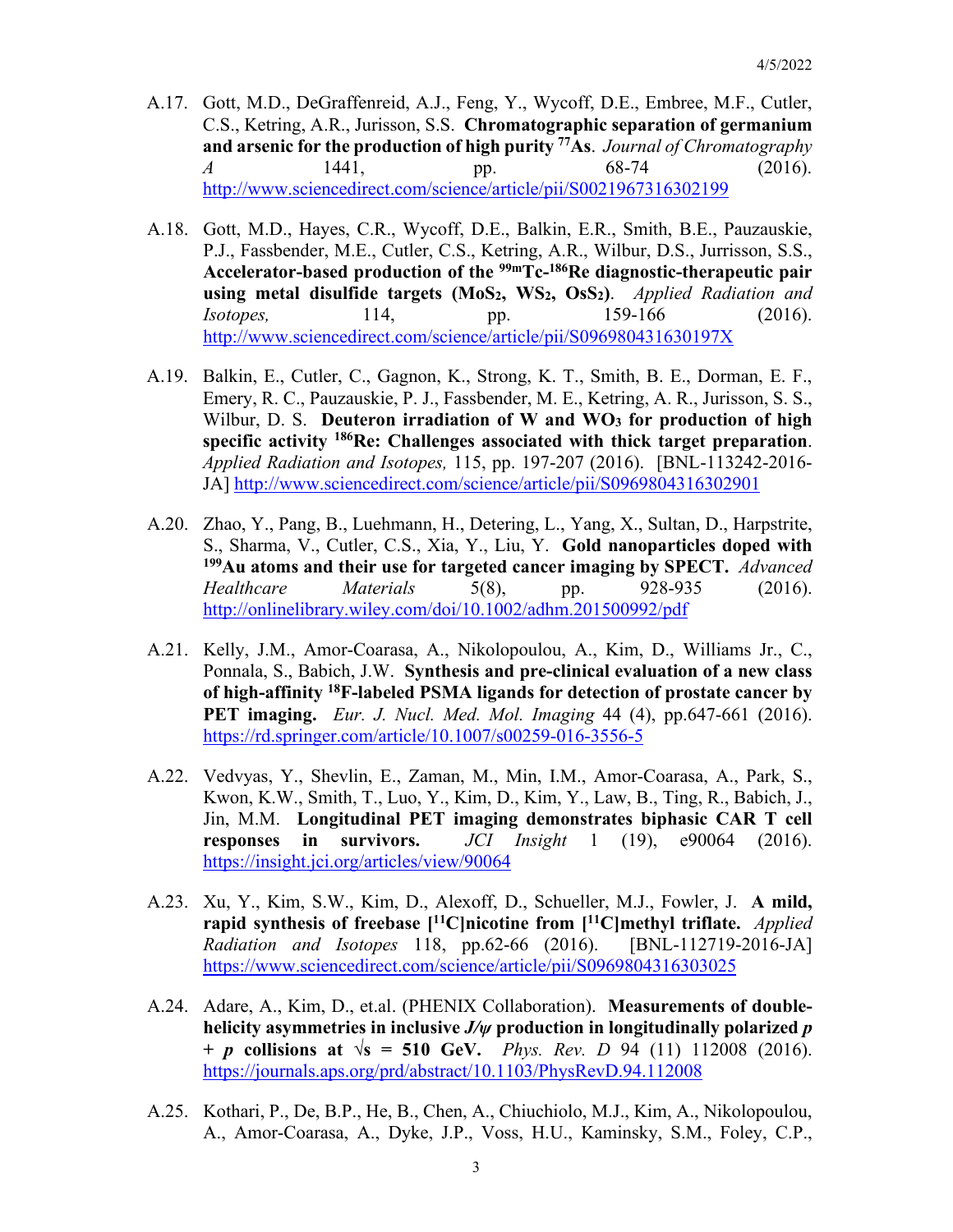Vallabhajosula, S., Hu, B., DiMagno, S.G., Sondhi, D., Crystal, R.G., Babich, J.W., Ballon, D. **Radioiodinated capsids facilitate** *in vivo* **non-invasive tracking of adeno-associated gene transfer vectors.** *Nature Scientific Reports*  7, 39594 (2017). <https://www.nature.com/articles/srep39594>

- A.26. Mastren, T., Radchenko, V., Bach, H.T., Balkin, E.R., Birnbaum, E.R., Brugh, M., Engle, J.W., Gott, M.D., Guthrie, J., Hennkens, H.M., John, K.D., Ketring, A.R., Kuchuk, M., Maassen, J.R., Naranjo, C.M., Nortier, M., Phelps, T.E., Jurisson, S.S., Wilbur, D.S., Fassbender, M.E. **Bulk production and evaluation of high specific activity 186gRe for cancer therapy using enriched 186WO3 targets in a proton beam.** *Nuclear Medicine and Biology*, 49, pp. 24-29 (2017). <https://www.sciencedirect.com/science/article/pii/S0969805116304176>
- A.27. Adare, A., Kim, D., et.al. (PHENIX Collaboration). **Nonperturbativetransverse-momentum effects and evolution in dihadron and direct photonhadron angular correlations in**  $p + p$  **collisions at**  $\sqrt{s} = 510$  **GeV.** *Phys. Rev. D* 95 (7) 072002 (2017). [BNL-113778-2017-JA] <https://journals.aps.org/prd/abstract/10.1103/PhysRevD.95.072002>
- A.28. Al-Yasiri, A.Y., Khoobchandani, M., Cutler, C.S., Watkinson, L., Carmack, T., Smith, C.J., Kuchuk, M., Loyalka, S.K., Lugao, A.B., Katti, K.V. **Manfiferin functionalized radioactive gold nanoparticles (MGF-198AuNPs) in prostate tumor therapy: Green nanotechnology of production,** *in vivo* **tumor retention and evaluation of therapeutic efficacy.** *Dalton Transactions* 46, pp. 14561- 14571 (2017). <http://pubs.rsc.org/en/content/articlelanding/2017/dt/c7dt00383h#!divAbstract>
- A.29. Adare, A., Kim, D., et.al. (PHENIX Collaboration). **Angular decay coefficients of** *J/w* mesons at forward rapidity from  $p + p$  collisions at  $\sqrt{s} = 510$  GeV. *Phys. Rev. D* 95 (9) 092003 (2017). <https://journals.aps.org/prd/abstract/10.1103/PhysRevD.95.092003>
- A.30. Balkin, E.R., Gagnon, K., Dorman, E., Emery, R., Li, Y., Lake Wooten, A., Smith, B.E., Strong, K.T., Pauzauskie, P., Cutler, C.S., Ketring, A.R., Jurisson, S.S., Wilber, D.S. **Scale-up of high specific activity 186gproduction using graphiteencased thick 186W targets and demonstration of an efficient target recycling process***. Radiochimica Acta* 105(12), pp. 1071-1081 (2017). [BNL-114854- 2017-JA] [https://www.degruyter.com/view/j/ract.2017.105.issue-12/ract-2017-](https://www.degruyter.com/view/j/ract.2017.105.issue-12/ract-2017-2780/ract-2017-2780.xml) [2780/ract-2017-2780.xml](https://www.degruyter.com/view/j/ract.2017.105.issue-12/ract-2017-2780/ract-2017-2780.xml)
- A.31. Radchencko, V., Engle, J.W., Medvedev, D.G., Maassen, J.M., Naranjo, C.M., Unc, G.A., Meyer, C.A.L., Mastren, T., Brugh, M., Mausner, L., Cutler, C.S., Birnbaum, E.R., John, K.D., Nortier, F.M., Fassbender, M.E. **Proton-induced production and radiochemical isolation of 44Ti from scandium metal targets for 44Ti/44Sc generator development**. *Nuclear Medicine and Biology* 50, pp. 25- 32 (2017). [BNL-113861-2017-JA] <http://www.sciencedirect.com/science/article/pii/S0969805116304115>
- A.32. Adare, A., Kim, D., et.al. (PHENIX Collaboration). **Measurements of e+e<sup>−</sup> pairs from open heavy flavor in**  $p + p$  **and**  $d + \text{Au}$  **collisions at**  $\sqrt{s}NN = 200 \text{ GeV}$ **.**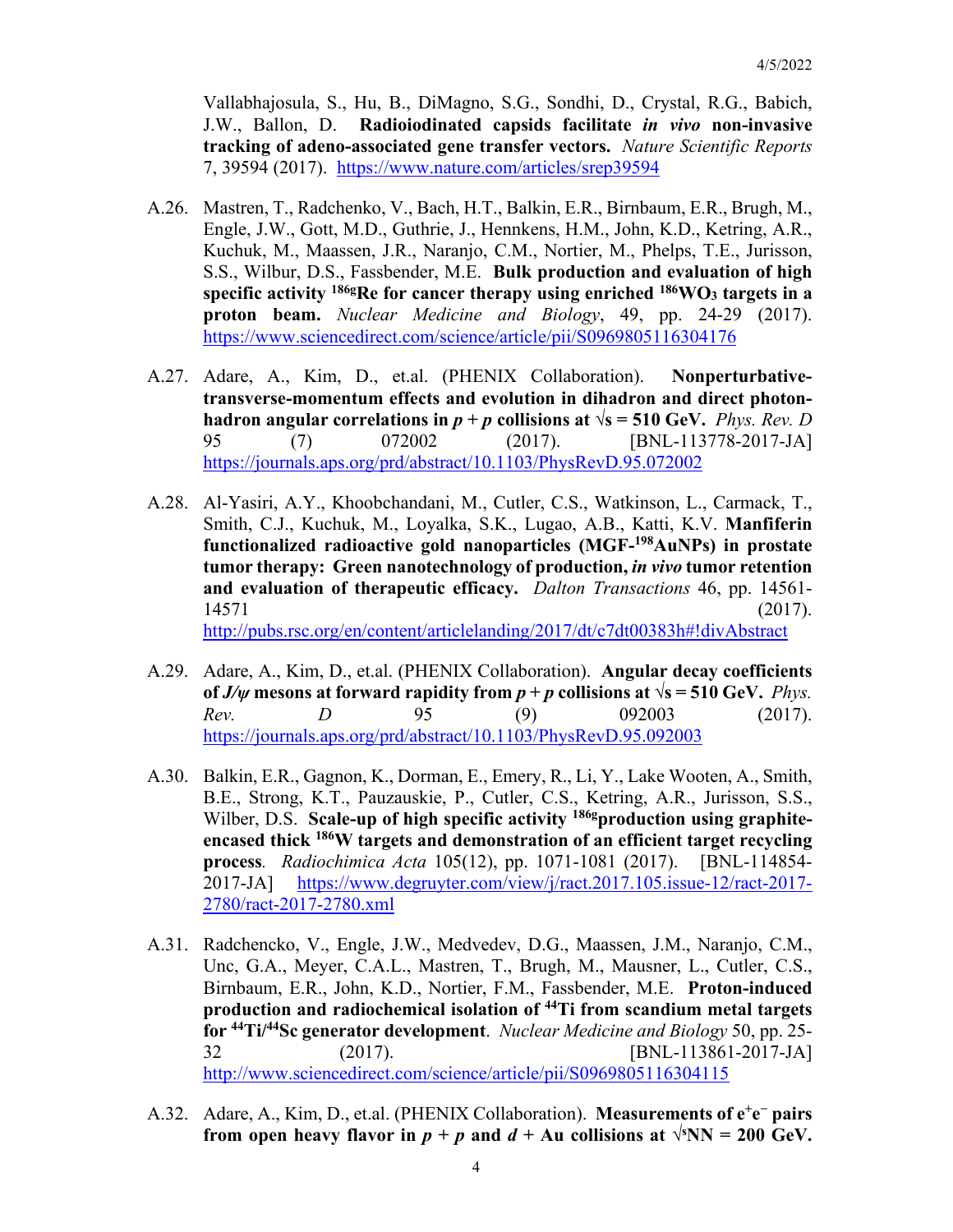*Phys. Rev. C* 96 (2) 024907 (2017). <https://journals.aps.org/prc/abstract/10.1103/PhysRevC.96.024907>

- A.33. Kelly, J.M., Amor-Coarasa, A., Nikolopoulou, A., Wüstemann, T., Barelli, P., Kim, D., Williams Jr., C., Zheng, X., Bi, C., Hu, B., Warren, J.D., Hage, D.S., Babich, J.W. **Dual target binding ligands with modulated pharmacokinetics for endoradiotherapy of prostate cancer.** *J. of Nuclear Medicine* 58 (9), pp.1442-1449 (2017). <http://jnm.snmjournals.org/content/58/9/1442.abstract>
- A.34. Fendler, W., Cutler, C. **More alpha than beta for prostate cancer?** *Journal of Nuclear Medicine,* 117, pp. 198333-1-8 (2017).[BNL-114321-2017-JA] [http://jnm.snmjournals.org/content/early/2017/09/21/jnumed.117.198333.full.pdf](http://jnm.snmjournals.org/content/early/2017/09/21/jnumed.117.198333.full.pdf+html) [+html](http://jnm.snmjournals.org/content/early/2017/09/21/jnumed.117.198333.full.pdf+html)
- A.35. Coenen, H.H., Gee, A.D., Adam, M., Antoni, G., Cutler, C.S., Fujibayashi, Y., Jeong J.M., Mach, R.H., Mindt, T.L., Pike, V.W., Windhorst A.D. **Consensus nomenclature rules for radiopharmaceutical chemistry – setting the record straight.** *Nuclear Medicine and Biology,* 55, v-xi (2017). [BNL-114441-2017- JA] <http://www.sciencedirect.com/science/article/pii/S0969805117303189>
- A.36. Radchenko, V., Mastren, T., Meyer, C.A.L., Ivanov, A.S., Bryanstev, V.S., Copping, R., Denton, D., Engle, J.W., Griswold, J.R., Murphy, K., Wilson, J.J., Owens, A., Wyant, L., Birnbaum, E.R., Fitzsimmons, J., Medvedev, D., Cutler, C.S., Mausner,m L.F., Nortier, M.F., John, K.D., Mirzadeh, S., Fassbender, M.E. **Radiometric evaluation of diglycolamide resins for the chromatographic separation of actinium from fission product lanthanides.** *Talanta* 175*,* pp. 318-  $324$  (2017). <https://www.sciencedirect.com/science/article/pii/S0039914017307798>

A.37. Kelly, J.M., Amor-Coarasa, A., Nikolopoulou, A., Kim, D., Williams Jr., C., Vallabhajosula, S., Babich, J.W. **Assessment of PSMA targeting ligands bearing novel chelates with application to theranostics: Stability and complexation kinetic of 68GA3+, 111Lu3+ and 225Ac3**. *Nuclear Medicine and Biology* 55, pp. 38-46 (2017).

<https://www.sciencedirect.com/science/article/pii/S096980511730121X>

- A.38. Fitzsimmons, J., Muench, L., Cutler, C.S. **Fishing for isotopes: capturing Beryllium-7 from Brookhaven LINAC isotope producer's 300 gallons of cooling water.** *ACS OMEGA* 3 (3), pp.3228-3234 (2018). <https://pubs.acs.org/doi/10.1021/acsomega.7b01757>
- A.39. Wu, B.N., Liang, M., Zmich, N., Hatcher, J., Lall-Ramnarine, S.I., Wishart, J.F., Marconcelli, M., Castner, E.W. **Photoinduced bimolecular electron transfer in ionic liquids: Cationic electron donors.** *J. Phys. Chem. B* 122 (8) pp.2379-2388 (2018). <https://pubs.acs.org/doi/abs/10.1021/acs.jpcb.7b12542>
- A.40. Feng, Y., Degraffenreid, A.J., Phipps, M.D., Rold, T.L., Okoye, N.C., Gallazzi, F.A., Barnes, C.L., Cutler, C.S., Ketring, A.R., Hoffman, T.J., Jurisson, S.S. **A trithiol bifunctional chelate for 72,77As**: **A matched pair theranostic complex with high in vivo stability.** *Nucl Med. Biol.* 61, pp. 1-10, (2018). [BNL-207952-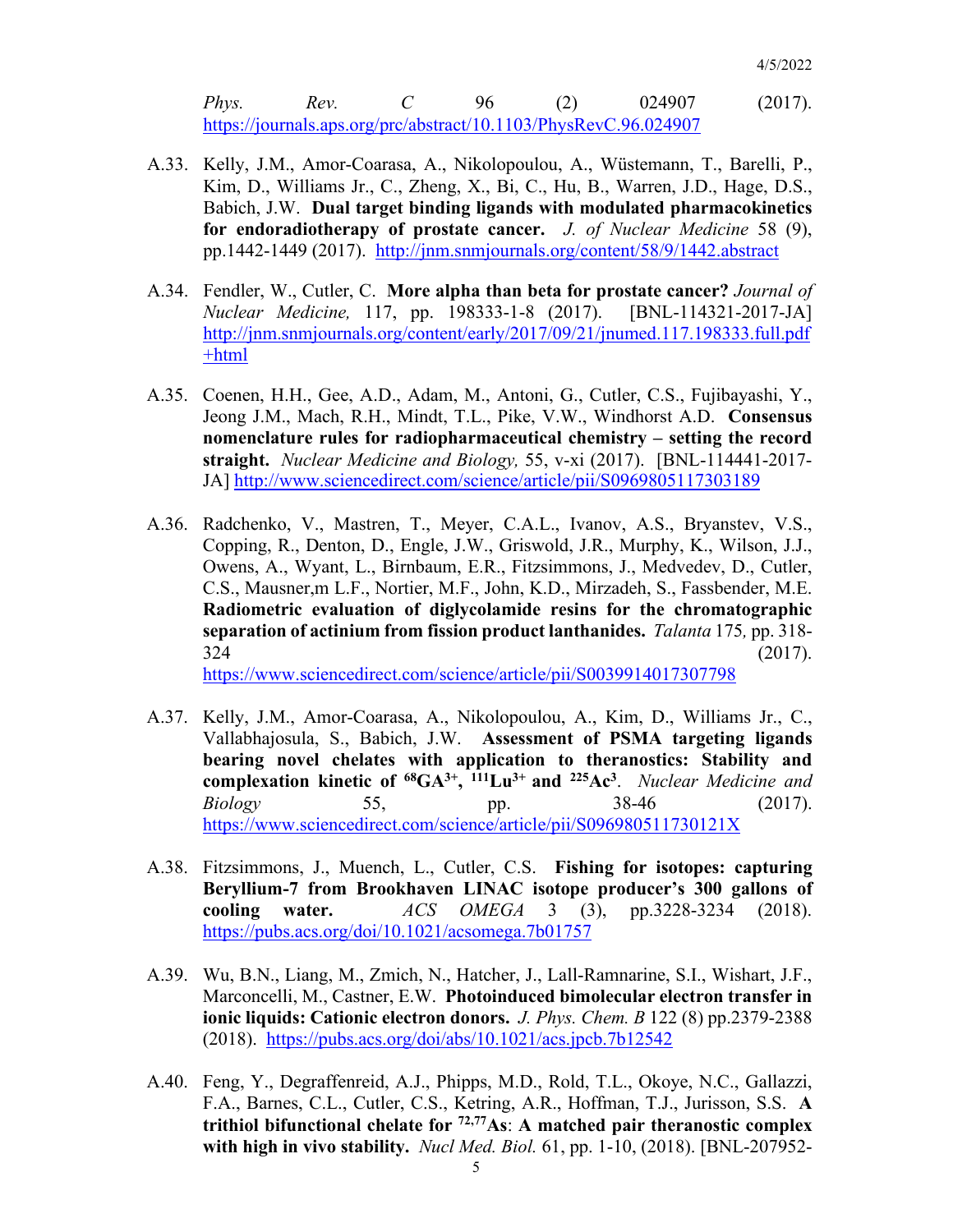2018-JAAM] <https://www.sciencedirect.com/science/article/pii/S0969805117304341>

- A.41. Fitzsimmons, J., Torre, B., Foley, B., Copping, R., Hill, D.E., Mirzadeh, S., Cutler, C.S. **Evaluation of SynPhase Lanterns for capturing Ac-225 from bulk thorium.** Proc. 11<sup>th</sup> International Conference on Methods and Applications of Radioanalytical Chemistry (MARC XI), Kailua-Kona, HI, April 8-13, 2018. *Journal of Radioanalytical and Nuclear Chemistry* 318 (1), pp.477-483 (2018). <https://link.springer.com/article/10.1007%2Fs10967-018-5997-8>
- A.42. Darienzo, R.E., Karius, K., Obla, N., Chang, C.C., Mironava, T. **Synthesis of coral-shaped gold nanoparticles for SERS sensing applications.** *Mat. Res. Exp.* 5 (9), 095003 (2018). [https://iopscience.iop.org/article/10.1088/2053-](https://iopscience.iop.org/article/10.1088/2053-1591/aad48d) [1591/aad48d](https://iopscience.iop.org/article/10.1088/2053-1591/aad48d)
- A.43. Feng, Y., Phipps, M.D., Phelps, T.E., Okoye, N.C, Baumeister, J.E., Wycoff, D.E., Dorman, E.F., Wooten, A.L., Vlasenko, V., Wilbur, DS, Hoffman, T.J., Cutler, C.S., Ketring, A.R., Jurisson, S.S. **Evaluation of 72Se/72As generator and production of 72Se for supplying 72As as a potential PET imaging radionuclide.** *Applied Radiation and Isotopes* 143, pp. 113-122 (2019). [BNL-210844-2019-JAAM] [https://www.sciencedirect.com/science/article/pii/S0969804318305748?via%3Di](https://www.sciencedirect.com/science/article/pii/S0969804318305748?via%3Dihub) [hub](https://www.sciencedirect.com/science/article/pii/S0969804318305748?via%3Dihub)
- A.44. Degraffenreid, A.J., Medvedev, D.G., Phelps, T.E., Gott, M.D., Smith, S.V., Jurisson, S.S., Cutler, C.S. **Cross-section measurements and production of 72Se with medium to high energy protons using arsenic containing targets.**  *Radiochimica Acta,* published online 1/10/2019*.* [BNL-209663-2018-JAAM] [https://www.degruyter.com/view/j/ract.ahead-of-print/ract-2018-2931/ract-2018-](https://www.degruyter.com/view/j/ract.ahead-of-print/ract-2018-2931/ract-2018-2931.xml?format=INT) [2931.xml?format=INT](https://www.degruyter.com/view/j/ract.ahead-of-print/ract-2018-2931/ract-2018-2931.xml?format=INT)
- A.45. Sanders, V., Iskhakov, D., Abdel-Atti, D., Devany, M., Neary, M., Czerwinski, K., Francesconi, L. **Synthesis, characterization and biological studies of Rhenium, Technetium-99m, and Rhenium-188 Pentapeptides.** *Nucl. Med. Biol.* (2019). <https://www.sciencedirect.com/science/article/pii/S0969805118301471>
- A.46. Fitzsimmons, J., Griswold, J., Medvedev, D., Cutler, C.S., Mausner, L. **Defining processing times for Accelerator produced Ac-225 and other isotopes from proton irradiated thorium.** *Molecules* 24 (6), 1095 (2019). [BNL-213553-2020- JAAM] <https://www.mdpi.com/1420-3049/24/6/1095>
- A.47. Coenen, H.H., Gee, A.D., Adam, M., Antoni, G., Cutler, C.S., Fujibayashi, Y., Jeong, J.M., Mach, R.H., Mindt, T.L., Pike, V.W., Windhorst, A.D. **Status of the 'consensus nomenclatura roles in the radiopharmaceutical sciences' initiative.** *Nucl. Med. Biol.* 71, pp. 19-22 (2019). [https://www.sciencedirect.com/science/article/pii/S0969805119301088?via%3Di](https://www.sciencedirect.com/science/article/pii/S0969805119301088?via%3Dihub) [hub](https://www.sciencedirect.com/science/article/pii/S0969805119301088?via%3Dihub)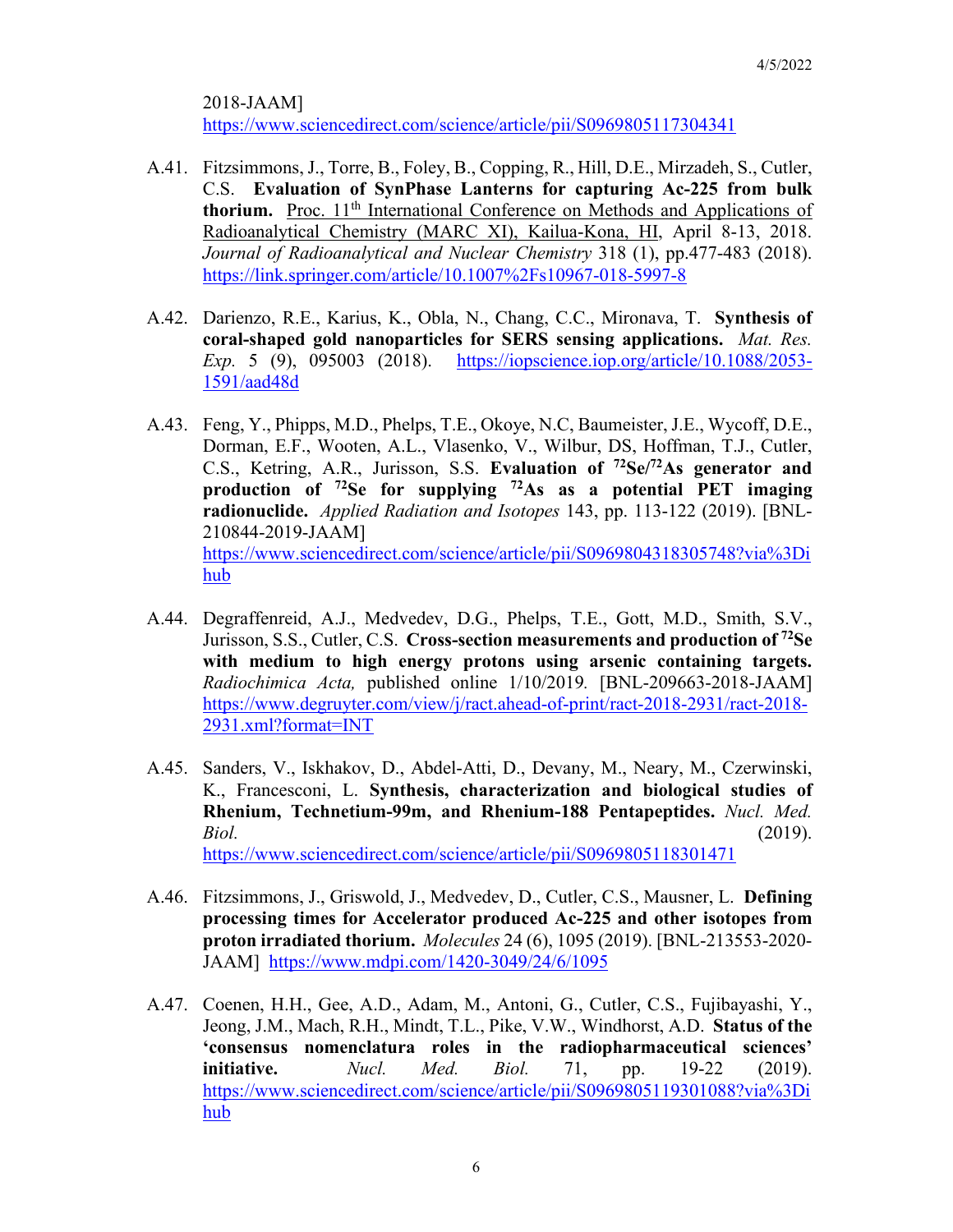- A.48. Fitzsimmons, J., Foley, B., Torre, B., Wilken, M., Cutler, C.S., Mausner, L., Medvedev, D. **Optimization of Cation exhange for the separation of Actinium-225 from radioactive Thorium, Radium-223 and other metals.**  *Molecules* 24 (10), 1921 (2019). [BNL-211829-2019-JAAM] <https://www.mdpi.com/1420-3049/24/10/1921>
- A.49. Fitzsimmons, J., Abraham, A., Catalano, C., Younes, A., Cutler, C.S., Medvedev, D. **The application of poorly crystalline silicotitanate in production of Ac-225.** *Scientific Reports* 9, 11808 (2019). [BNL-211944-2019-JAAM] <https://www.nature.com/articles/s41598-019-48021-7>
- A.50. Cutler, C.S. **Economics of new molecular targeted personalized radiopharmaceuticals.** *Seminars in Nuclear Medicine* 49 (5), pp. 450-457 (2019). [BNL-211976-2019-JAAM] <https://www.sciencedirect.com/science/article/pii/S0001299819300716>
- A.51. Darienzo, R.E., Mironava, T., Tannenbaum, R. **Raman signal enhancement by Quasi-fractal geometries of Au nanoparticles.** *J. Nanosci. Nanotech.* 19 (8), pp. 4740-4746 (2019). <https://europepmc.org/article/med/30913781>
- A.52. Darienzo, R.E., Wang, J.M., Chen, O., Sullivan, M., Mironava, T., Kim, H., Tannenbaum, R. **Surface-enhanced raman spectroscopy characterization of breast cell phenotypes: Effect of nanoparticle geometry.** *ACS Appl. Nano Mat.*  2 (11) pp. 6960-6970 (2019). <https://pubs.acs.org/doi/full/10.1021/acsanm.9b01436>
- A.53. Carter, L.M., Kesner, A.L., Pratt, E.C., Sanders, V.A., Massicano, A.V.F., Cutler, C.S., Lapi, S.E., Lewis, J.S. **The impact of positron range on PET resolution, evaluated with phantoms and PHITS Monte Carlo simulations for conventional and non-conventional radionuclides.** *Mol. Imag. Bio.* 22 (1), pp. 73-84 (2020). [BNL-211279-2019-JAAM] <https://link.springer.com/article/10.1007%2Fs11307-019-01337-2>
- A.54. Darienzo, R.E., Chen, O., Sullivan, M., Mironava, T., Tannenbaum, R. **Au nanoparticles for SERS: Temperature-controlled nanoparticle morphologies and their Raman enhancing properties.** *Mat. Chem. Phys.* 240, 122143 (2020). <https://www.sciencedirect.com/science/article/pii/S0254058419309605>
- A.55. Okamura, M., Beebe, E., Ikeda, S., Kanesue, T., Raparia, D., Muench, L., Karino, T., Haba, H. **Zr-96 beam production for isobar experiment in relativistic heavy ion collider.** *Rev. Sci. Instr.* 96 (1) 013319 (2020). [BNL-212494-2019- CPPJ] <https://aip.scitation.org/doi/10.1063/1.5128618?af=R&feed=most-recent>
- A.56. Sanders, V., Cutler, C. **Radioarsenic: A promising theragnostic candidate for nuclear medicine.** *Nucl. Med. Biol.* 92, pp. 184-201 (2021). [BNL-216197-2020- JAAM]<https://www.sciencedirect.com/science/article/pii/S0969805120300639>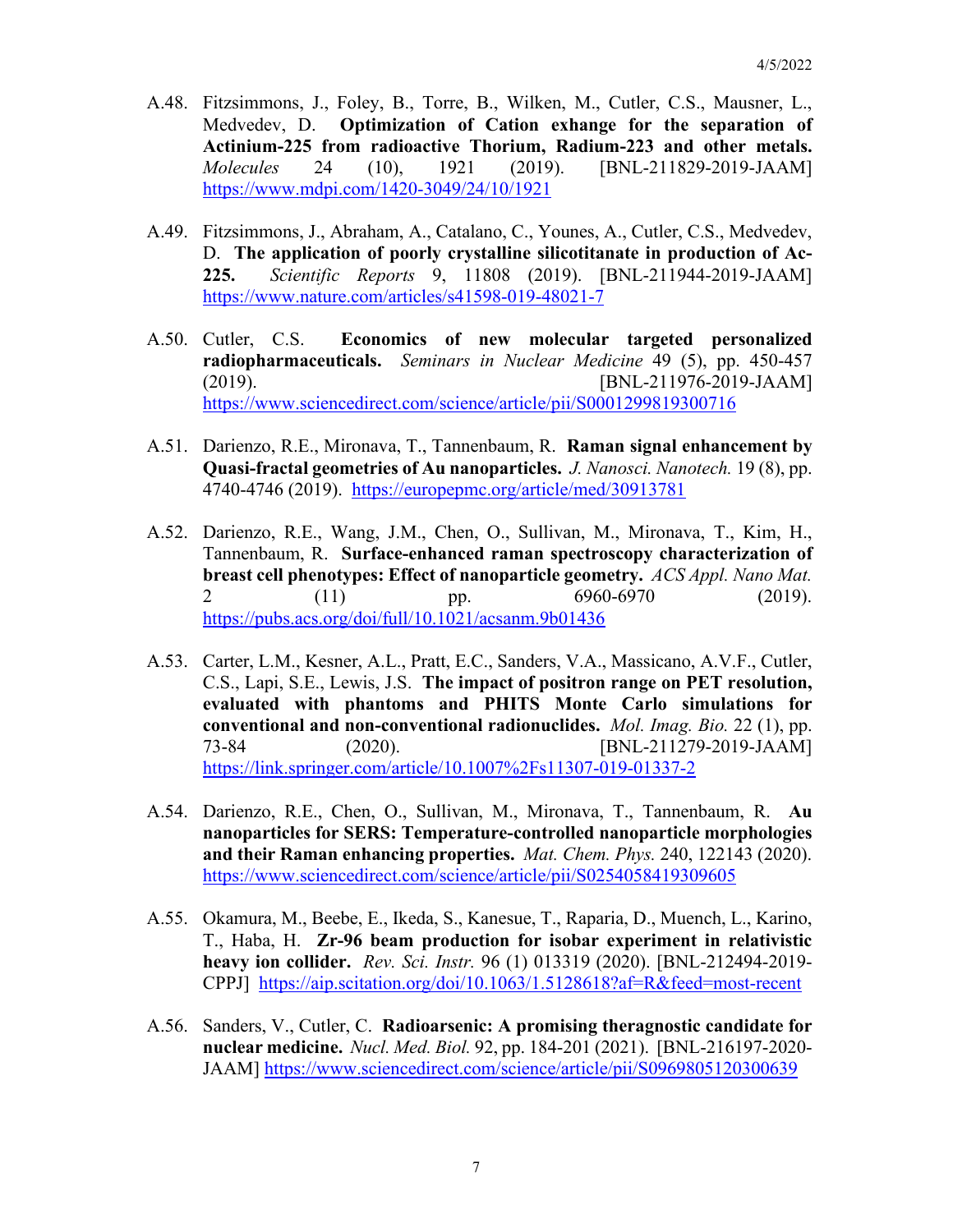- A.57. Chen, L.F., Sharma, S., Darienzo, R.E., Tannenbaum, R. **Decoration of cellulose nanocrystals with iron oxide nanoparticles.** *Mat. Res. Exp.* 7 (5) 055003 (2020).<https://iopscience.iop.org/article/10.1088/2053-1591/ab8a82>
- A.58. Kelly, J., Amor-Coarasa, A., Ponnala, S., Nikolopoulou, A., Williams, C., Schlyer, D., Zhao, Y.Z., Kim D., Babich, J.W. **Trifunctional PSMA-targeting constructs for prostate cancer with unprecedented localization to LNCaP tumors.** *Eur. J. Nucl. Med. Mol. Imaging* 45 (11), pp. 1841-1851 (2020). <https://link.springer.com/article/10.1007/s00259-018-4004-5>
- A.59. Kelly, J.M., Ponnala, S., Amor-Coarasa, A., Zia, N.A., Nikolopoulou, A., Williams, C., Schlyer, D.J., DiMagno, S.G., Donnelly, P.S., Babich, J.W. **Preclinical evaluation of a high-affinity sarcophagine-containing PSMA ligand for Cu-64/Cu-67-based theranostics in prostate cancer.** *Mol. Pharm.* 17 (6), pp. 1954-1962 (2020). <https://pubs.acs.org/doi/10.1021/acs.molpharmaceut.0c00060>
- A.60. Cutler, C.S., Bailey, E.A., Kumar, V., Schwarz, S.W., Bom, H.-S., Hatazawa, J., Paez, D., Orellana, P., Louw, L., Mut, F., Kato, H., Chiti, A., Frangos, S., Fahye, F., Dillehay, G., Oh, S.J., Lee, D.S., Lee, S.-T., Nunez-Miller, R., Bandhopadhyaya, G., Pradhan, P.K., Scott, A.M. **Global issues of radiopharmaceutical access and availability: A nuclear medicine global initiative project.** *J. Nucl. Med.* (2020). [BNL-216057-2020-JAAM] <http://jnm.snmjournals.org/content/early/2020/07/09/jnumed.120.247197.short>
- A.61. Simos, N., Atoian, G., Bolotnikov, A., Sprouster, D., Tricoli, A., Medvedev, D., Palmer, M., Asner, D., Charitonidis, N., Mokhov, N., Kotsina, Z. **Radiation damage from energetic particles at GRad-level of SiO2 fibers of the Large Hadron Collider ATLAS Zero-Degree Calorimeter (ZDC).** *Nucl. Instr. Meth. A* 980, 164444 (2020). <https://www.sciencedirect.com/science/article/pii/S016890022030841X>
- A.62. Ishida, T., Wakai, E., Makimura, S., Casella, A.M., Edwards, D.J., Prabhakarand, R., Senor, D.J., Ammigan, K., Bidhar, S., Hurh, P.G., Pellomoine, F., Densham, C.J., Fitton, M.D., Bennett, J.M., Kim, D., et al. RaDIATE Collaboration. **Tensile behavior of dual-phase titanium alloys under high-intensity proton beam exposure: Radiation-induced omega phase transformation in Ti-6Al-4V.** *J. Nucl. Mat.* 541, 154213 (2020). <https://www.sciencedirect.com/science/article/pii/S0022311520310217>
- A.63. Hatcher-Lamarre, J.L., Sanders, V.A., Rahman, M., Cutler, C.S., Francesconi, L.C. **Alpha emitting nuclides for targeted therapy.** *Nucl. Med. Biol.* 92, pp. 228-240 (2021). <https://www.sciencedirect.com/science/article/pii/S0969805120302146>
- A.64. Akam, E., Azevedo, C., Chaney, A.M., Dhanvantari, S., Edwards, K.J., Henry, K.E., Ibhagui, O.Y., Ijoma, J.N., Ikotun, O.F., Mack, K.N., Nagle, V.L., Pereira, P.M.R., Purcell, M.L., Sanders, V.A., Shokeen, M., Wang, X.W. **Visions by Women in Molecular Imaging Network: Antiracism and Allyship in Action,**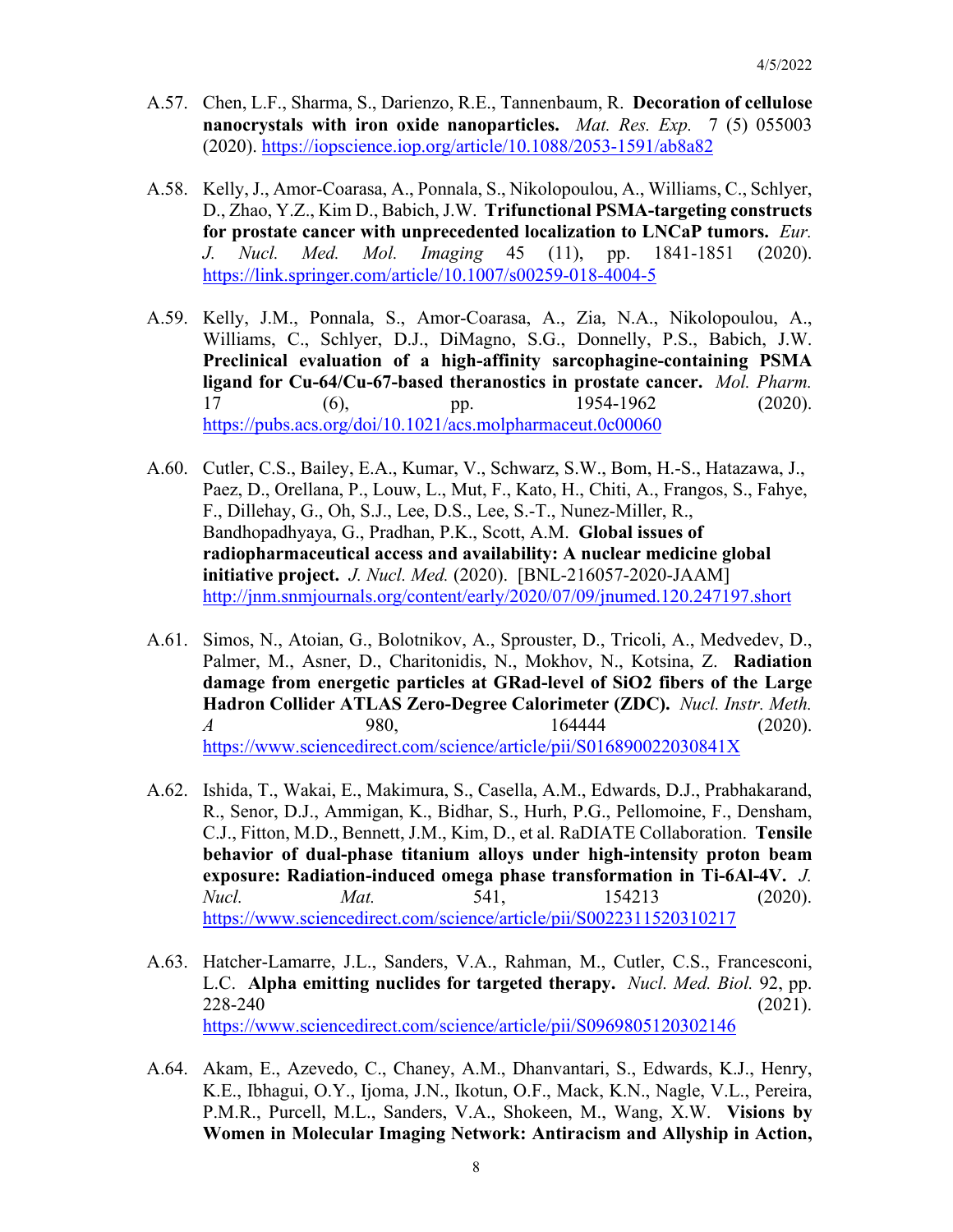*Mol. Imaging Biol.* 23 (3), pp. 301-309 (2021). <https://link.springer.com/article/10.1007/s11307-021-01597-x>

- A.65. Fox, M.B., Voyles, A.S., Morrell, J.T., Bernstein, L.A., Lewis, A.M., Batchelder, J.C., Birnbaum, E.R., Cutler, C.S., Medvedev, D.G., Nortier, F.M., O'Briend, E.M., Vermeulen, C. **Investigating high-energy proton-induced reactions on spherical nuclei: Implications for the preequilibrium exciton model.** *Phys. Rev. C* 103 (3), 034601 (2021). [BNL-221248-2021-JAAM] <https://journals.aps.org/prc/abstract/10.1103/PhysRevC.103.034601>
- A.66. Phipps, M.D., Sanders, V.A., Deri, M.A. **Current state of targeted radiometalbased constructs for the detection and treatment of disease in the brain.**  *Bioconj. Chem.* 32 (7), pp. 1331-1347 (2021). <https://pubs.acs.org/doi/10.1021/acs.bioconjchem.1c00180>
- A.67. Fox, M.B., Voyles, A.S., Morrell, J.T., Bernstein, L.A., Batchelder, J.C., Birnbaum, E.R., Cutler, C.S., Koning, A.J., Lewis, A.M., Medvedev, D.G., Nortier, F.M., O'Brien, E.M., Vermeulen, C. **Measurement and modeling of proton-induced reactions on arsenic from 35 to 200 MeV.** *Phys. Rev. C* 104 (6),  $064615$  (2021). <https://journals.aps.org/prc/abstract/10.1103/PhysRevC.104.064615>
- A.68. Vaughn, B.A., Loveless, C.S., Cingoranelli, S.J., Schlyer, D., Lapi, S.E., Boros, E. **Evaluation of Lu-177 and Sc-47 picaga-linked, prostate -specific membrane antigen-targeting constructs for their radiotherapeutic efficacy and dosimetry.** *Mol. Pharm.* 18 (12), pp. 4511-4519 (2021). <https://pubs.acs.org/doi/10.1021/acs.molpharmaceut.1c00711>
- A.69. Jurrison, S., Cutler, C.S., Charles, A., Khosrashahi, F.N., Ma, L., Minundradasa, C., Hoerres, R., Lydon, J.D., Kelley, S.P., Guthrie, J., Rotsch, D., Medvedev, D., Li, Y., Wilbur, D.S., Hennkens, H.M. **Evaluation of 186WS2 target material for production of high specific activity 186Re via proton irradiation: Separation, radiolabeling and recovery/recycling.** *Radiochim. Acta* (To be published mid-2022). [BNL-222703-2022-JAAM]

#### **B. Books**

#### **C. Conference Papers**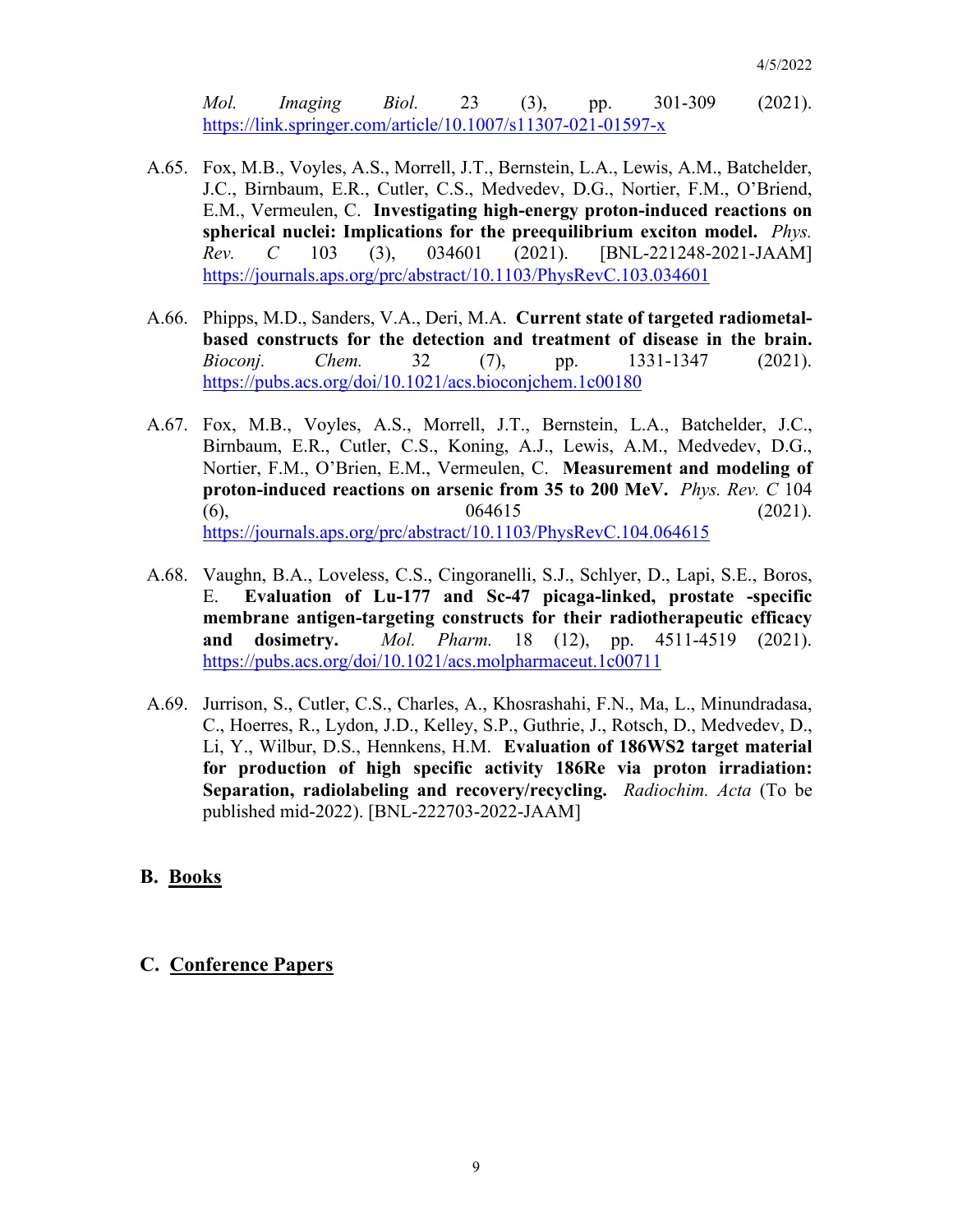- C.1. Smith, S.V., McCutchan, E., Gurdal, G., Lister, C., Muench, L., Nino, M., Sonzogni, A., Herman, M., Nobre, G., Cullen, C., Chillery, T., Chowdury, P., Harding, R. **Production of platinum radioisotopes at Brookhaven Linac Isotope Producer (BLIP).** Proc. ND2016: International Conference on Nuclear Data for Science and Technology, Bruges, Belgium, September 11-16, 2016. *EPJ Web Conf.* 146, 09029 (2017). [BNL-113184-2016-JA] [https://www.epj](https://www.epj-conferences.org/articles/epjconf/abs/2017/15/epjconf-nd2016_09029/epjconf-nd2016_09029.html)[conferences.org/articles/epjconf/abs/2017/15/epjconf-nd2016\\_09029/epjconf](https://www.epj-conferences.org/articles/epjconf/abs/2017/15/epjconf-nd2016_09029/epjconf-nd2016_09029.html)[nd2016\\_09029.html](https://www.epj-conferences.org/articles/epjconf/abs/2017/15/epjconf-nd2016_09029/epjconf-nd2016_09029.html)
- C.2. McConathy, J., Cutler, C.S., Akers, W.J., Allis, J., Cho, S.Y., Cook, J., Digby, W., Edwards, W.B., Flynt, L., Hammoud, D., Hoppin, J., Hostetler, E., Keshari, K.R., Martarello, L., Norenberg, J.P., Petry, N.A., Peterson, T., Pontecorvo, M., Reiner, T., Schindler, T.H., Schwarz, S., Shim, H., Staffaroni, A., Vasdev, N., Wester, H.J., Wu, A., Rogers, B. **Industry Partners Circle Meeting Summary.** 2016 IPC Meeting, Orlando, FL, January 27, 2016. [BNL-200082-2018-PUCP] <https://bnlpubsconnect.bnl.gov/PDF?publicationId=200082>
- C.3. Ammigan, K., Amroussia, A., Avilov, M., Boehlert, C., Calviani, M., Casella, A., Densham, C., Fornasiere, E., Hurh, P., Ishida, T., Kuksenko, V., Lee, Y., Makimura, S., Mausner, L., Medvedev, D., et al. **The RaDIATE high-energy proton materials irradiation experiment at the Brookhaven Linac Isotop Producer Facility.** Proc. 8<sup>th</sup> Int. Particle Accelerator Conference (IPAC17), Copenhagen, Denmark, May 14-19, 2017 (2017). <https://accelconf.web.cern.ch/ipac2017/papers/wepva138.pdf>
- C.4. Nayak, S., Bellavia, S., Chelminski, H., Cutler, C., Kim, D. **Engineering Design of Gallium-Nickel Target in Niobium Capsule, with a Major Focus on Determining the Thermal Properties of Gallium-Nickel Through Thermal Testing and FEA, for Irradiation at BLIP.** Proc. North American Particle Accelerator Conference (NAPAC2019), Lansing, MI, September 2-6, 2019 (2020). <https://accelconf.web.cern.ch/napac2019/papers/mopls09.pdf>

# **D. Abstracts**

- D.1. DeGraffenreid, A.J., Feng, Y., Ketring, A. R., Cutler, C. S., Barnes, C., Jurisson, S.S. **Synthesis, Characterization, and Radiolabelling of Trithiol Ligands with**  Arsenic-77. *Journal of Labelled Compounds & Radiopharmaceuticals* 58, p. S58 (2015). Oral Presentation at  $21<sup>st</sup>$  International Symposium on Radiopharmaceutical Science 2015 (ISRS 2015), Columbia, Missouri, USA, May 26-31, 2015. [http://onlinelibrary.wiley.com/doi/10.1002/jlcr.3302\\_1/epdf](http://onlinelibrary.wiley.com/doi/10.1002/jlcr.3302_1/epdf)
- D.2. Gott, M.D, DeGraffenreid, A.J., Feng, Y.,Wycoff, D.E., Embree, M.F., Smith, S.V., Cutler, C. S., Ketring, A. R., Jurisson, S.S. **Development of a Rapid Isolation Method of 77As from GeO2 target material**. *Journal of Labelled Compounds & Radiopharmaceuticals* 58, p. S26 (2015). Oral Presentation at 21st International Symposium on Radiopharmaceutical Science 2015 (ISRS 2015),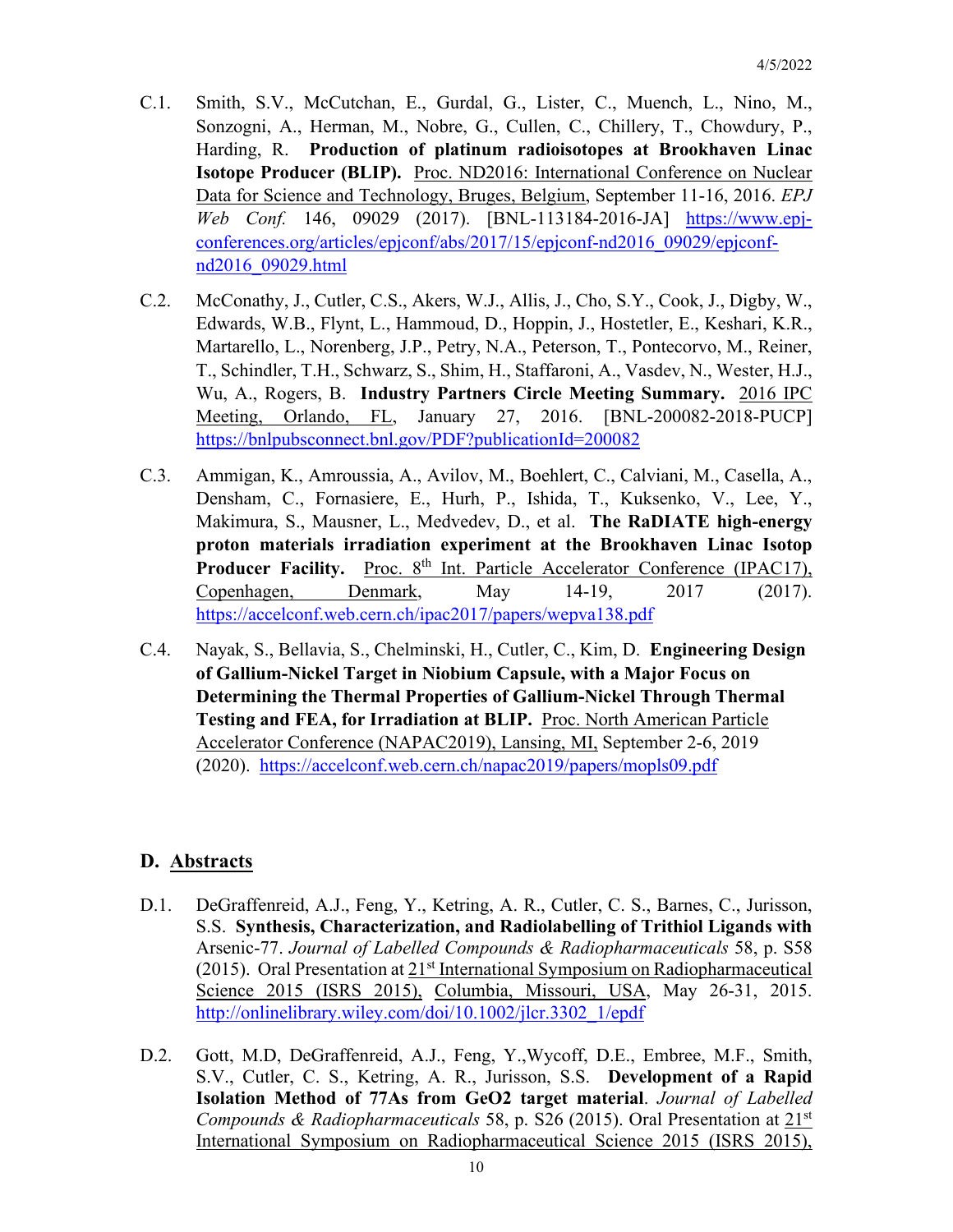Columbia, Missouri, USA, May 26-31, 2015 [http://onlinelibrary.wiley.com/doi/10.1002/jlcr.3302\\_1/epdf](http://onlinelibrary.wiley.com/doi/10.1002/jlcr.3302_1/epdf)

- D.3. Wycoff, D.E., Sharma, R., Smith, S., Ketring, A., Cutler, C.S., Jurisson, S.S. **Separation of Cu-67 from an irradiated zinc target by electrolysis.** *Journal of Labelled Compounds & Radiopharmaceuticals* 58, p. S393 (2015) Poster presentation at the 2015 International Symposium on radiopharmaceutical Science 2015 (ISRS 2015) Columbia, Missouri, USA, May 26-31, 2015. [http://onlinelibrary.wiley.com/doi/10.1002/jlcr.3302\\_1/epdf](http://onlinelibrary.wiley.com/doi/10.1002/jlcr.3302_1/epdf)
- D.4. Feng, Y., Degraffenreid, A., Wycoff, D., Embree, M., Smith, S., Cutler, C.S., Ketring, A., Jurisson, S.S. **77As complexes for potential PET and radiotherapy.**  Oral Presentation at 21<sup>st</sup> International Symposium on Radiopharmaceutical Science 2015 (ISRS 2015), Columbia, Missouri, USA, May 26-31, 2015. [http://onlinelibrary.wiley.com/doi/10.1002/jlcr.3302\\_1/epdf](http://onlinelibrary.wiley.com/doi/10.1002/jlcr.3302_1/epdf)
- D.5. Cutler, C.S., Lattimer, J., Kelsey, J., Kuchuk, M., Bal, S., Katti, K. **Nanoradiosynovectomy for osteoarthritis treatment. (**Published Abstract/Poster) *Journal of Nuclear Medicine* 56(S3), p.363 (2015). [http://jnm.snmjournals.org/content/56/supplement\\_3/363.short?utm\\_source=Tren](http://jnm.snmjournals.org/content/56/supplement_3/363.short?utm_source=TrendMD&utm_medium=cpc&utm_campaign=J_Nucl_Med_TrendMD_0) [dMD&utm\\_medium=cpc&utm\\_campaign=J\\_Nucl\\_Med\\_TrendMD\\_0](http://jnm.snmjournals.org/content/56/supplement_3/363.short?utm_source=TrendMD&utm_medium=cpc&utm_campaign=J_Nucl_Med_TrendMD_0)
- D.6. Cutler, C.S., Al-Yasiri, A., Kuchuk, M., Loyalka, S., Watkinson, L., Carmack, T., Smith, C., Katti, K. **Comparison of i***n vivo* **uptake of radioactive gold nanoparticles formulated using phytochemicals. (**Published Poster) *Journal of Nuclear Medicine* 56(S3), p.1267 (2015). http://inm.snmjournals.org/content/56/supplement\_3/1267?related[urls=yes,56/supplement\\_3/1267](http://jnm.snmjournals.org/content/56/supplement_3/1267?related-urls=yes;56/supplement_3/1267)
- D.7. Ma, X., Cheng, K., Cutler, C., Bu, L., Sun, Y., Kang, F., Yang, W., Wang, J., Cheng, Z. **Cerenkov luminescence transfer based gold-198 nanocluster for tumor** *in vivo* **imaging and therapy.** CMIT Young Investigator Award Symposium **(**Published Poster) *Journal of Nuclear Medicine* 56(S3), p.61 (2015). [http://jnm.snmjournals.org/content/56/supplement\\_3/61.abstract?sid=e778058b-](http://jnm.snmjournals.org/content/56/supplement_3/61.abstract?sid=e778058b-5d40-413c-91aa-005d90c8012c)[5d40-413c-91aa-005d90c8012c](http://jnm.snmjournals.org/content/56/supplement_3/61.abstract?sid=e778058b-5d40-413c-91aa-005d90c8012c)
- D.8. Feng, Y., Degraffenreid, A., Phipps, M., Cutler, C.S., Ketring, A.R., Jurisson, S.S. **77As Complexes for potential PET and radiotherapy.** Presented at the 251st ACS National Meeting, San Diego, CA, March 13-17, 2016.
- D.9. Griswold, J., Medvedev, D., Engle, J., Copping, R., Stracener, D., Mausner, L., Heilbronn, L., Mirzadeh, S. **PHITS Monte Carlo simulations for 225Ac production with 78-192 MeV proton incident on the 232Th targets compared with experimental effective cross sections.** *Abstracts of Papers of the American Chemical Society* 252, 33 (2016).
- D.10. Medvedev, D. **Extraction chromatography aids medical isotope production.**  *Abstracts of Papers of the American Chemical Society* 252, 50 (2016).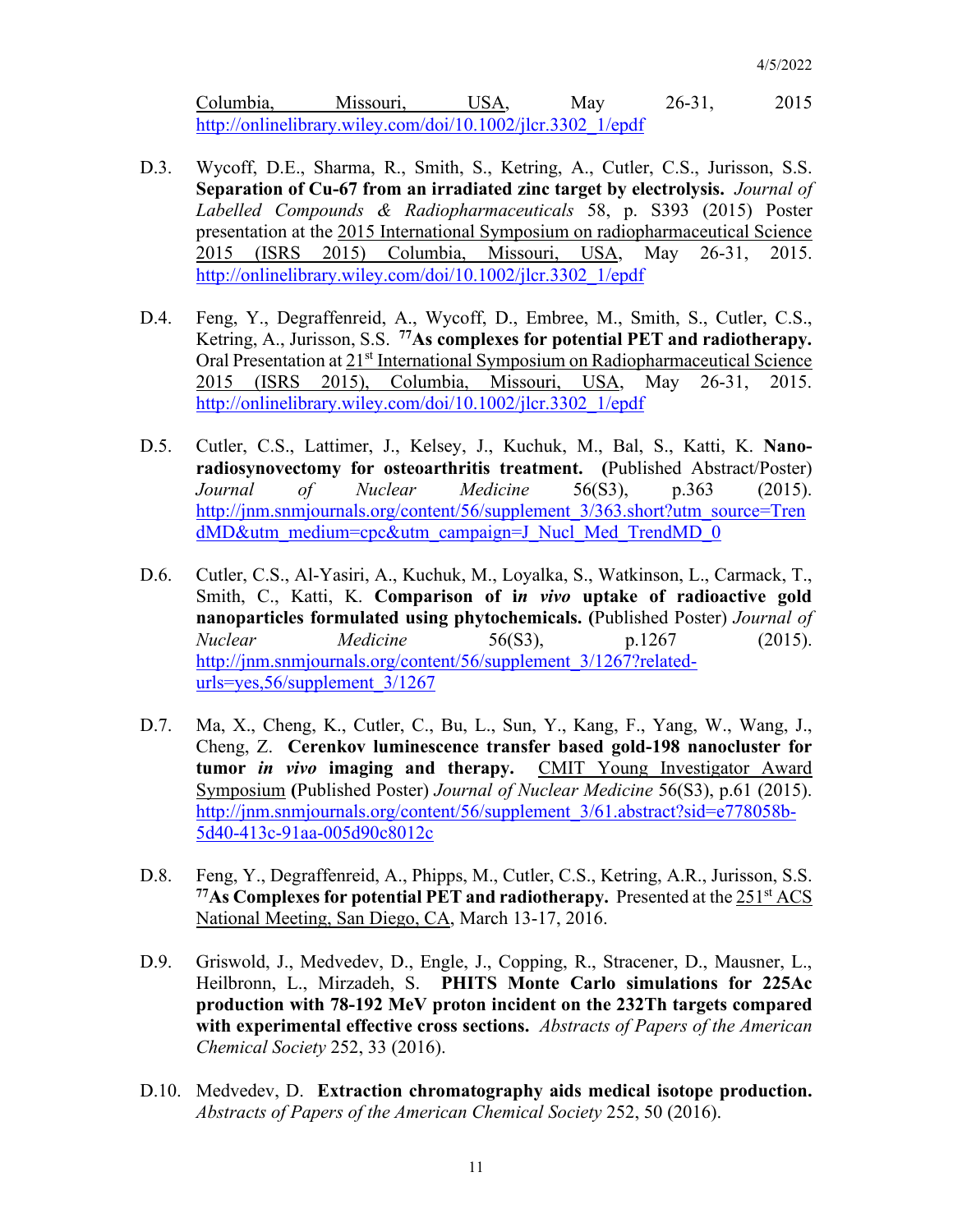- D.11. Mirzadeh, S., Copping, R., Radchenko, V., Fassbender, M., Murphy, K., Denton, D., Owens, A., Boll, R., Griswold, J., Fitzsimmons, J., Medvedev, D., Mausner, L. **Challenges in chemical separation of 225Ac produced via proton irradiation of 232Th target.** *Abstracts of Papers of the American Chemical Society* 252, 48 (2016).
- D.12. Fitzsimmons, J., Muench, L. **Capture and release chemistry: Harvesting beryllium-7 from Brookhaven LINAC isotope producer's 320 gallons of cooling water.** *Abstracts of Papers of the American Chemical Society* 252, 53 (2016).
- D.13. Medvedev, D, Radchenko, V., Muench, L., Degraffenried, A.J., Cullen, C., Mausner, L., Cutler, C.S. **Production of Ti-44 from Natural Scandium at Low Energy at BLIP.** 16<sup>th</sup> International Workshop on Targetry and Target Chemistry (WTTC16), Santa Fe, New Mexico, USA, August 28-31, 2016. (Oral Presentation)
- D.14. Degraffenreid, A.J., Medvedev, D.G., Smith, S.V., Gott, M.D., Phelps, T.E., Jurrisson, S.S., Cutler, C.S. **Production of 72Se/72As in Clinically Relevant Quantities at the BLIP.** 16<sup>th</sup> International Workshop on Targetry and Target Chemistry (WTTC16), Santa Fe, New Mexico USA, August 28-31, 2016. (Oral Presentation)
- D.15. Phelps, T.E., Wycoff, D.E., Gott, M.D., Degraffenreid, A.J., Medvedev, D.G., Cutler, C.S., Ketring, A.R., Embree, M.F., Jurisson, S.S. **Investigation of 72Se Production via High Energy Proton Induced Reactions on Arsenic Metal Targets for Applications of a Clinical <sup>72</sup>Se/<sup>72</sup>As Generator. 16<sup>th</sup> International** Workshop on Targetry and Target Chemistry (WTTC16), Santa Fe, New Mexico, USA, August 28-31, 2016. (Oral Presentation)
- D.16. Phelps, T.E., Gott, M.D., Wycoff, D.E., Ketring, A.R., Balkin, E.R., Wilber, D.S., Fassbender, M.E., Cutler, C.S., Jurisson, S.S. **Production of 186Re and 189Re via proton induced reactions on natural tungsten disulfide-graphite, natural osmium disulfide, and natural osmium-graphite targets.** 16<sup>th</sup> International Workshop on Targetry and Target Chemistry (WTTC16), Santa Fe, New Mexico, USA, August 28-31, 2016. (Oral Presentation)
- D.17. John, K., Birnbaum, E.R, Balkin, E.R., Coping, R., Cutler, C.S., Denton, D., Fassbender, M.E., Ferren, M.D., Fitzsimmons, J.M., Griswold, Krueger, J.W., Mastren, T., Mausner, L. F., Medvedev, D., Mirzadeh, S., Murphy, K., Nortier, M. F., Phillips, D. R., Runde, W.H., Stracener, D.W. **Targeted Alpha Therapy: The US DOE Tri-Lab (ORNL, BNL, LANL) Research Effort to Provide Accelerator-Produced 225Ac for Radiotherapy.** American Physical Society Meeting, Washington, DC, January 28-31, 2017. <http://adsabs.harvard.edu/abs/2017APS..APRB16001J>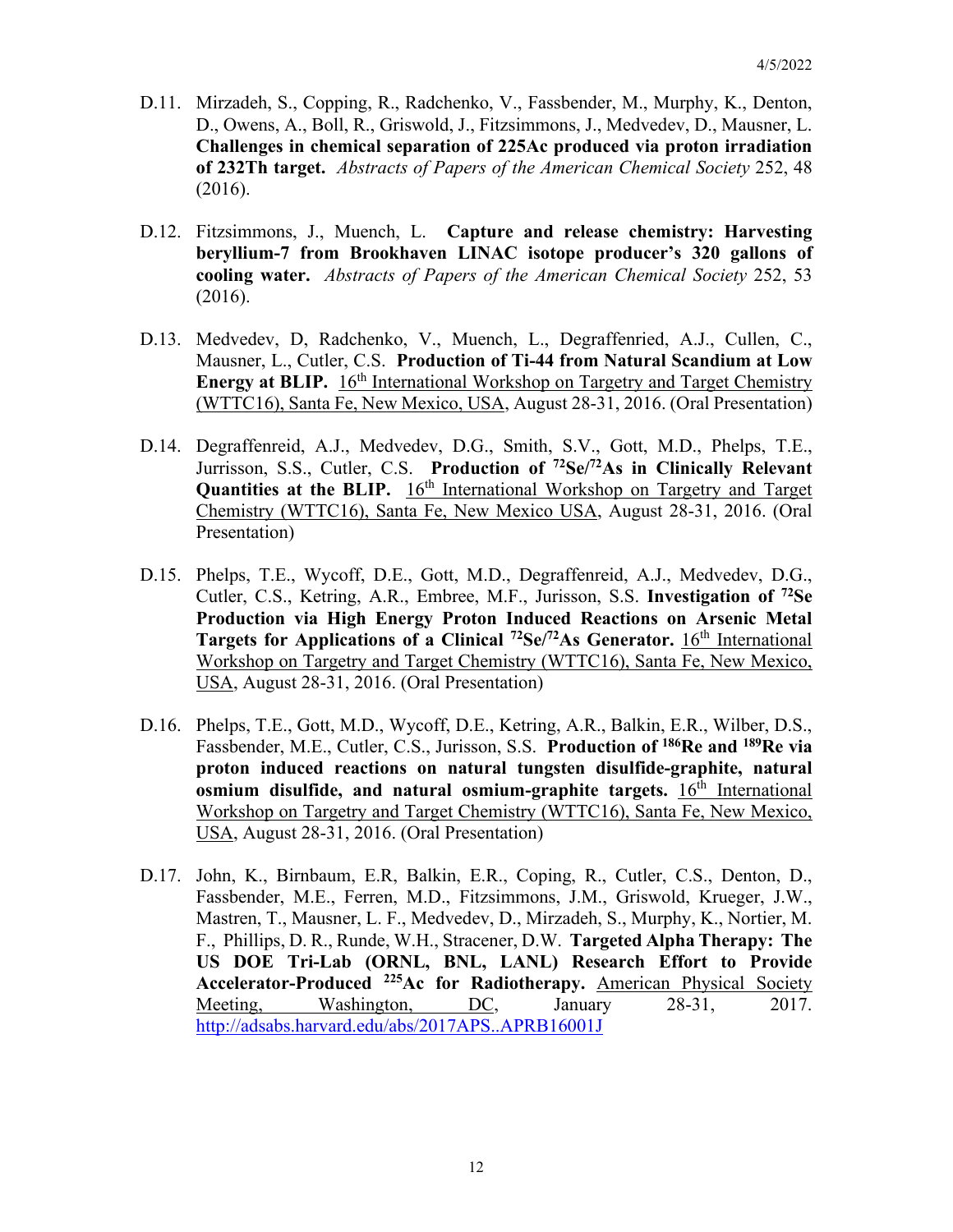- D.18. Degraffenreid, A.J., Nidzyn, R., Jenkins, B., Wycoff, D.E., Phelps, T.E., Goldberg, A., Medvedev, D.G., Jurisson, S.S., Cutler, C.S. **Purification of Cu-67 and Recovery of its Irradiated Zinc-68 Target.** 24<sup>th</sup> International Symposium on Radiopharmaceutical Sciences 2017. (ISRS 2017), Dresden, Germany, May 14-19, 2017. (Oral Presentation)
- D.19. Degraffenreid, A.J., Medvedev, D.G., Phelps, T.E., Jurisson, S.S., Cutler, C.S. **Arsenic-72 as a Novel PET Imaging Agent: Optimized Production, Generator Development and Labeling.** 24<sup>th</sup> International Symposium on **Development and Labeling.** 24<sup>th</sup> International Symposium on Radiopharmaceutical Sciences 2017 (ISRS 2017), Dresden, Germany, May 14-19, 2017. (Oral Presentation)
- D.20. John, K.D., Balkin, E.R., Birnbaum, E.R., Boll, R.A., Brugh, A., Copping, R., Cutler, C.S., Denton, D.L., Fassbender, M.F, Felkner, K., Ferren, M.D., Fitzsimmons, J.M., Griswold, J.R., John, K.D., Krueger, J.W., Mastern, T., Mausner, L.F., Medvedev, D.G., Mirzadeh, S., Murphy, K.E., Nortier, F.M., Owens, A.C., Phillips, D.R., Runde, W.H., Stracener, D.W., Wyant, L.E. **US DOE Tri-lab research effort to provide accelerator poduced 225Ac for radiotherapy: 2017 Update.** 10<sup>th</sup> International Symposium on Targeted Alpha Therapy 2017 (TAT 2017), Kanazawa, Japan, May 30- June 1, 2017. (Oral Presentation) [https://www.urotoday.com/conference-highlights/tat-10/96596-tat-10-us-doe-tri](https://www.urotoday.com/conference-highlights/tat-10/96596-tat-10-us-doe-tri-lab-research-effort-to-provide-accelerator-produced-ac225-for-radiotherapy-2017-update.html)[lab-research-effort-to-provide-accelerator-produced-ac225-for-radiotherapy-2017](https://www.urotoday.com/conference-highlights/tat-10/96596-tat-10-us-doe-tri-lab-research-effort-to-provide-accelerator-produced-ac225-for-radiotherapy-2017-update.html) [update.html](https://www.urotoday.com/conference-highlights/tat-10/96596-tat-10-us-doe-tri-lab-research-effort-to-provide-accelerator-produced-ac225-for-radiotherapy-2017-update.html)
- D.21. Copping, R., Balkin, R.E., Birnbaum, E.R., Boll, R.A., Brugh, M., Cutler, C.S., Daver, S., Denton, D.L., Fassbender, M.E., Felker, K., Ferren, M.D., Fitzsimmons, J.M., Gaddis, K., Griswold, J.R., John, K.D., Krueger, J.W., Mastren, T., Mausner, L.F., Medvedev, D.G., Mirzadeh, S., Murphy, K.E., Nortier, M.F., Owens, A.C., Phillips, D.R., Radchenko, V., Runde, W.H., Stracener, D.W., Wyant, L.E. **Chemical Purification of Actinium-225 from Proton Irradiated Thorium Targets.** 10<sup>th</sup> International Symposium on Targeted Alpha Therapy 2017 (TAT 2017), Kanazawa, Japan, May 30- June 1, 2017. (Oral Presentation)
- D.22. Phelps, T.E., Feng, Y., Degraffenreid, A.J., Wooten, A.L., Phipps, M.D., Wycoff, D.E., Baumeister, J.E., Ketring, A.R., Medvedev, D., Cutler, C.S., Wilbur, D.S., Jurisson, S.S. **Evaluation of <sup>72</sup>Se<sup>/72</sup>As generators from <sup>70</sup>Ge and <sup>75</sup>As targets.** 22<sup>nd</sup> International Symposium on Radiopharmaceutical Sciences (iSRS 2017), Dresden, Germany, May 14-19, 2017. (Presentation)
- D.23. Phelps, T.E., Ketring, A.R., Medvedev, D.M., Cutler, C.S., Wilbur, D.S., Jurisson, S.S. **Production of 186Re and 189Re from enriched 189Os and 192Os targets.** 22nd International Symposium on Radiopharmaceutical Sciences (iSRS 2017), Dresden, Germany, May 14-19, 2017. (Presentation)
- D.24. Younes, A., Medvedev, D., Cutler, C. S., Fitzsimmons, J. **Capturing and purification of Beryllium-7 and Strontium-82 from BLIP cooling water**. 22nd International Symposium on Radiopharmaceutical Sciences (iSRS 2017), Dresden, Germany, May 14-19, 2017. [BNL-113605-2017-AB]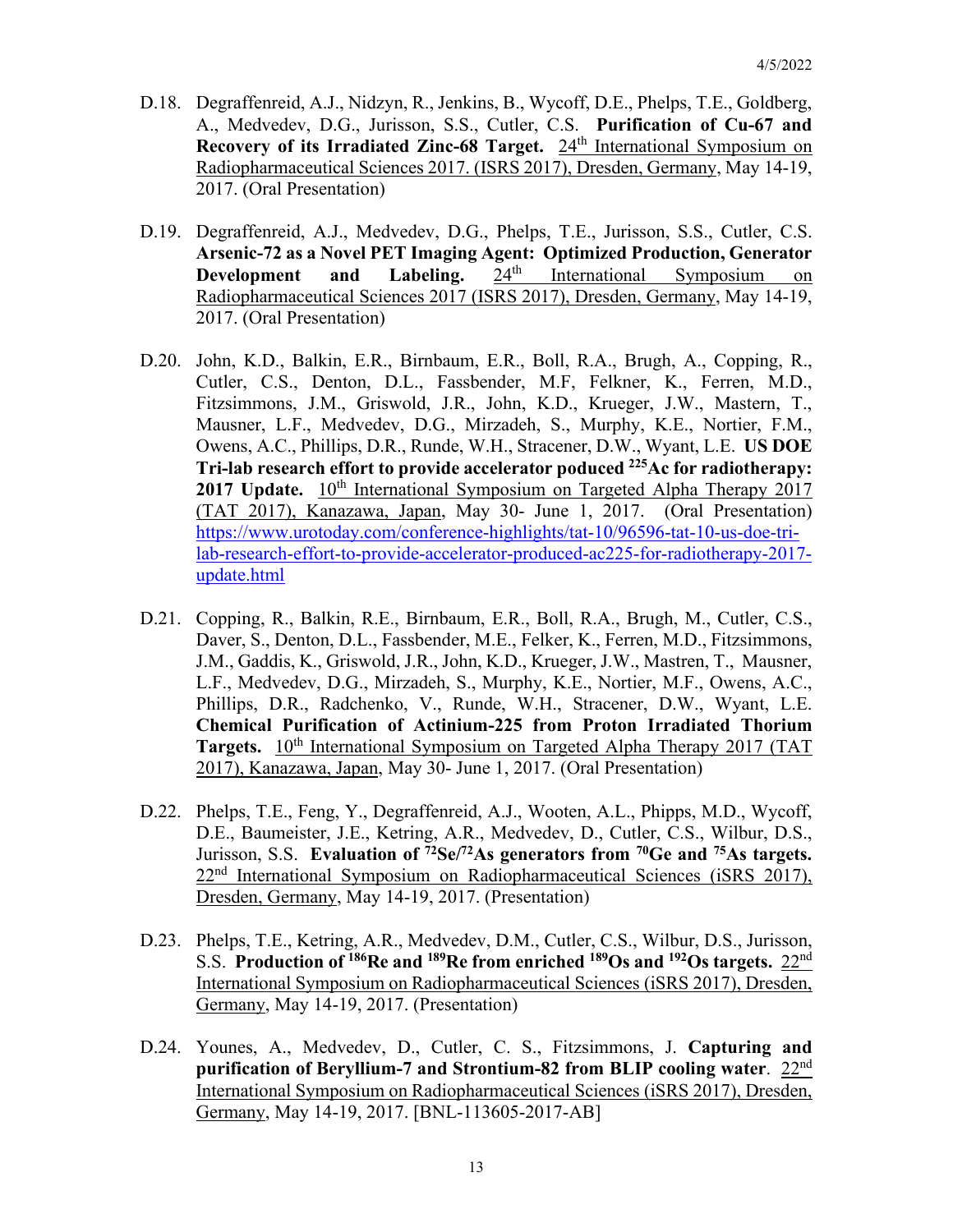- D.25. Younes, A., Cicek H., Burton-Pye B. P., Fitzsimmons J., Abergel R., Cutler C. S., Francesconi L. C. **Investigation of new approaches for radiochemical separation of Actinium-225 isotope from proton irradiated Th target**. 22nd International Symposium on Radiopharmaceutical Sciences (iSRS2017), Dresden, Germany, May 14-19, 2017. [BNL-113604-2017-AB]
- D.26. Younes, A., Medvedev, D., Hubbard, K., Cutler, C. S., Fitzsimmons, J. **Recovery of Vanadium-48 from 320 gallons of BLIP cooling wate**r. 22nd International Symposium on Radiopharmaceutical Sciences (ISRS2017), Dresden, Germany, May 14-19, 2017. [BNL-113606-2017-AB].
- D.27. Chen, L.F., Tannenbaum, R., Sharma, S., Darienzo, R. **Synthesis of cellulose nanowhiskers tethered with iron oxide nanoparticles.** 254<sup>th</sup> National Meeting and Exposition of the American Chemical Society (ACS) on Chemistry's Impact on the Global Economy, August 20-24, 2017, *Abstracts of Papers of the American Chemical Society* 254, 22 (2017).
- D.28. Darienzo, R., Chen, O., Sullivan, M., Tannenbaum, R. **Seed mediated growth of highly monodisperse spherical gold nanoparticles.** 254<sup>th</sup> National Meeting and Exposition of the American Chemical Society (ACS) on Chemistry's Impact on the Global Economy, August 20-24, 2017, *Abstracts of Papers of the American Chemical Society* 254, 293 (2017).
- D.29. Cutler, C.S., Degraffenried, A., Phelps, T.E., Muench, L., Sanders, V., Medvedev, D., Jurrison, S. Long-lived PET generators 9<sup>th</sup> International Conference on Isotopes, Doha, Qatar, November 13, 2017.
- D.30. Pratt, E.C., Carter, L.M., Sanders, V.A., Degraffenreid, A., Muench, L., Cutler, C.S., Grimm, J., Lewis, J.S. **Selective chelator-free nanoparticle radiolabeling using 72As.** 2017 World Molecular Imaging Congress, Philadelphia, PA, September 13-16, 2017.
- D.31. Medvedev, D., Degraffenreid, A., Mausner, L.F., Cutler, C.S. **Isotope production with high energy high current proton beam at Brookhaven National**  Laboratory. 13<sup>th</sup> International Topical Meeting on the Nuclear Applications of Accelerators, AccApp17, Quebec City, Quebec, Canada, July 31-August 4, 2017.
- D.32. Cutler, C.S. **Development of Theranostics.** Annual Congress of the European Association of Nuclear Medicine (EANM) Vienna, Austria, October 21-24, 2017.
- D.33. Hatcher, J., Younes, A., Fitzsimmon, J., Burton-Pye, B., Cicek, H., Francesconi, L., Cutler, C.S. **The Separation of Actinium from Thorium using**  Poloxometalates. 255<sup>th</sup> ACS National Meeting, New Orleans, LA, March 18-22, 2018.
- D.34. Sanders, V.A., Degraffenreid, A., Gao, M., Turkman, N., Kim, J., Cutler, C.S. **72As as a Potential PET Isotope: From Production to** *In Vivo* **Imaging.** 255th ACS National Meeting, New Orleans, LA, March 18-22, 2018.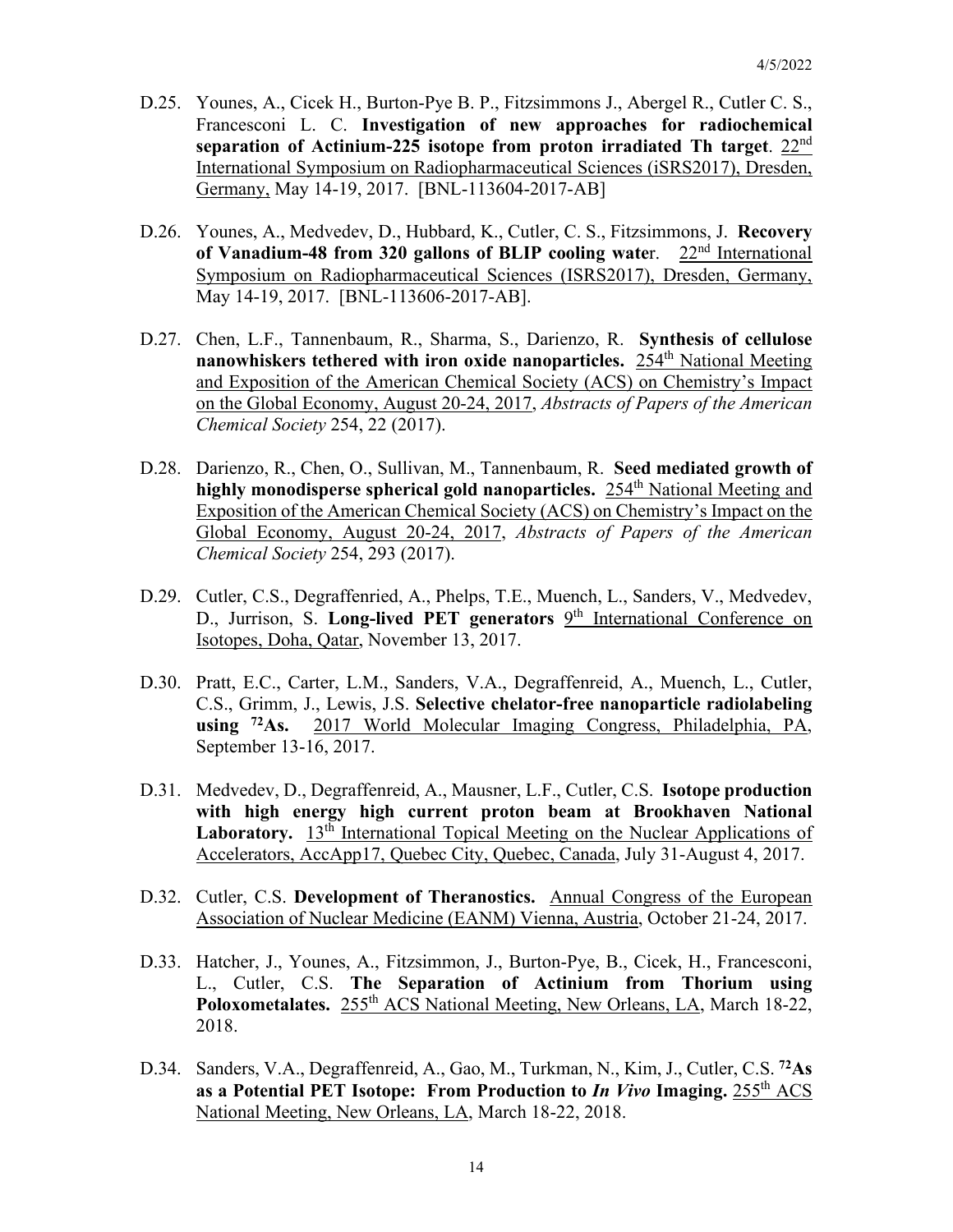- D.35. Fitzsimmons, J.F., Younes, A., Hubbard, K., Medvedev, Cutler, C.S. **Evaluation of solid supports for isotope harvesting at Brookhaven Linac Isotope**  Producer. 255<sup>th</sup> ACS National Meeting, New Orleans, LA, March 18-22, 2018.
- D.36. Queern, S.L., Manderbach, S.C., Cutler, C.S., Medvedev, D., Lapi, S.E., Fitzsimmons, J.M. **Inorganic ion-exchangers for radiochemical separations of Y/Zr and Sc-Ti.** 255<sup>th</sup> ACS National Meeting, New Orleans, LA, March 18-22, 2018. *Abstracts of Papers of the American Chemical Society* 255, 63 (2018).
- D.37. Feng, Y.T., Phelps, T., Phipps, M., DeGraffenreid, A., Wooten, A., Okoye, N., Ketring, A., Cutler, C., Wilbur, D., Hoffman, T., Jurisson, S. **The development of 72,77As radiopharmaceuticals for potential PET imaging and therapy: production, radiochemistry, and biological evaluation.** 255<sup>th</sup> ACS National Meeting, New Orleans, LA, March 18-22, 2018, *Abstracts of Papers of the American Chemical Society* 255, 71 (2018).
- D.38. John, K., Birnbaum, E., Boll, R., Browns, A., Brugh, M., Cooley, J., Copping, R., Cutler, C., Davern, S., Denton, D., Fassbender, M., Felker, K., Fitzsimmons, J., Griswold, J., Mastren, T., Medvedev, D., Mirzadeh, S., Murphy, K., Nortier, F.M., Olivas, E., Owens, A., Runde, W., Stracener, D., Wyant, L., Vermeulen, E. **US DOE Tri-lab research effort to provide accelerator-produced (225)Ac for radiotherapy: 2018 Update.** *J. Nucl. Med.* 59 (S1) 1044 (2018). [http://jnm.snmjournals.org/content/59/supplement\\_1/1044.abstract](http://jnm.snmjournals.org/content/59/supplement_1/1044.abstract)
- D.39. Sanders, V.A., Gao, M., Turkmann, N., Kim, J., Cutler, C.S. **Synthesis, Stability, and** *In Vivo* **Imaging of the Indirect Incorporation of Arsenic-72 on Therapeutic Antibodies.** 3<sup>rd</sup> International Symposium on Technetium and Other Radiometals in Chemistry and Nuclear Medicine, Bressanone, Italy, September 26- 29, 2018. (Poster Session) [https://www.sciencedirect.com/science/article/pii/S0969805119303142?via%3Di](https://www.sciencedirect.com/science/article/pii/S0969805119303142?via%3Dihub) [hub](https://www.sciencedirect.com/science/article/pii/S0969805119303142?via%3Dihub)
- D.40. Phipps, M., Medvedev, D., Francesconi, L., Deri, M., Cutler, C.S. **47Sc targetry: investigating the production of 47Sc from 48Ti toward use in targeted radiotherapy**. 3rd International Symposium on Technetium and Other Radiometals in Chemistry and Nuclear Medicine. Bressanone, Italy, September 26- 29, 2018. (Poster Session)
- D.41. Fitzsimmons, J., Medvedev, D., Younes, A., Cutler, C.S., Mausner. L. **Defining isotope processing windows by understanding analytical data and impurities associated with accelerator produced isotopes at Brookhaven Linac Isotope Producer.** 11th International Conference on Methods & Applications of Radioanalytical Chemistry (MARC XI), Kailua-Kona, Hawaii, April 8-13, 2018. *American Nuclear Society Book of Abstracts* Log 522 (2018). [http://www.marcconference.org/wp](http://www.marcconference.org/wp-content/uploads/marcxi_BookofAbstracts_20180410.pdf)[content/uploads/marcxi\\_BookofAbstracts\\_20180410.pdf](http://www.marcconference.org/wp-content/uploads/marcxi_BookofAbstracts_20180410.pdf)
- D.42. Fitzsimmons, J., Torre, B., Hubbard, K., Foley, B., Copping, R., Medvedev, D., Younes, A., Cutler, C., Mausner, L. **Evaluating non-conventional materials for**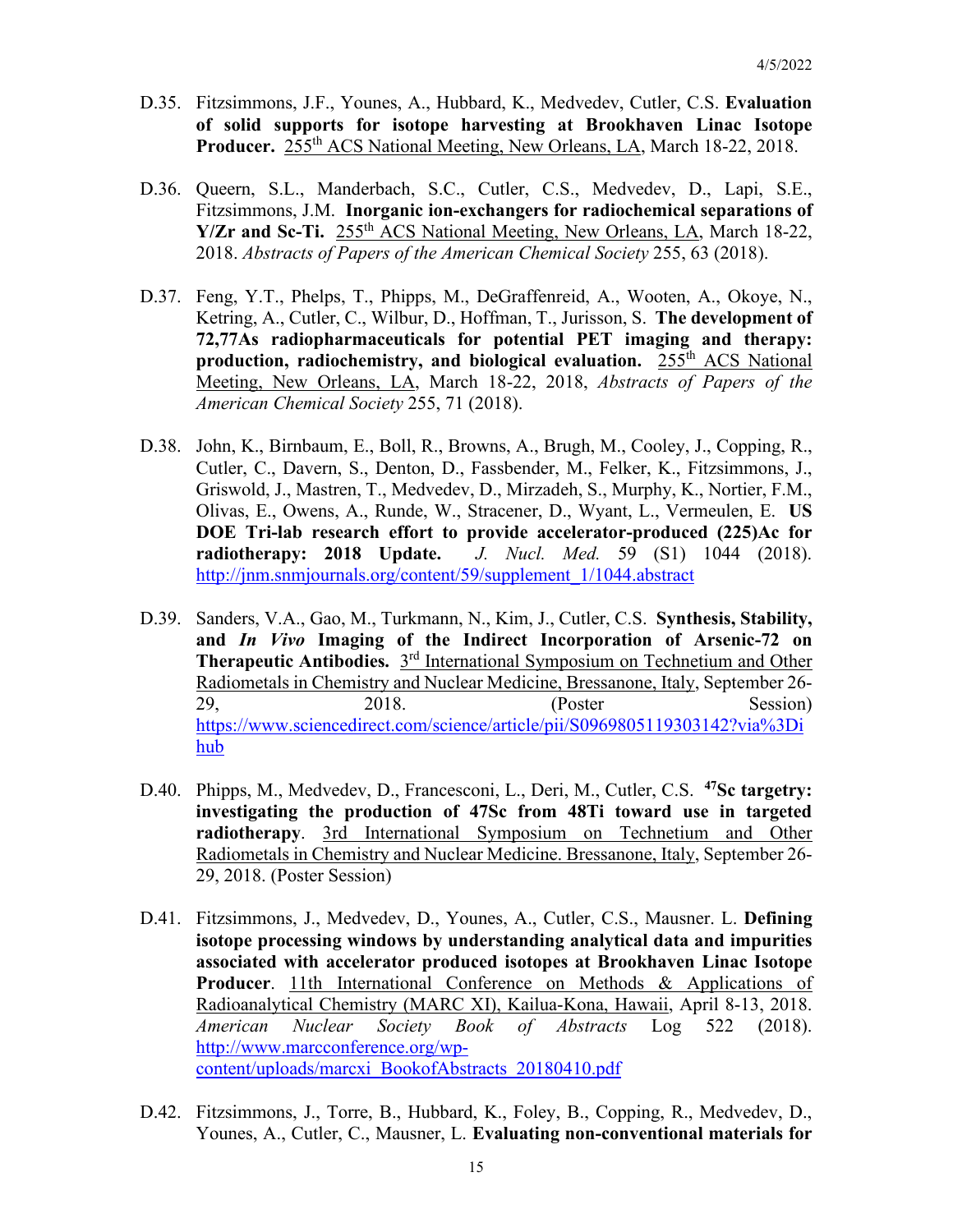**purification of isotopes from targets and BLIP cooling water**. 11th International Conference on Methods & Applications of Radioanalytical Chemistry (MARC XI), Kailua-Kona, Hawaii, April 8-13, 2018. *American Nuclear Society Book of Abstracts* Log 521. [http://www.marcconference.org/wp](http://www.marcconference.org/wp-content/uploads/marcxi_BookofAbstracts_20180410.pdf)[content/uploads/marcxi\\_BookofAbstracts\\_20180410.pdf](http://www.marcconference.org/wp-content/uploads/marcxi_BookofAbstracts_20180410.pdf)

- D.43. John, K., Birnbaum, E., Boll, R., Brown, A., Brugh, M., Cooley, J., Copping, R., Cutler, C., Davern, S., Denton, D., Fassbender, M., Felker, K., Fitzsimmons, J., Griswold, J., Mastren, T., Medvedev, D., Mirzadeh, S., Murphy, K., Meiring Nortier, F., Olivas, E., Owens, A., Runde, W., Stracener, D., Wyant, L., Vermeulen, E. **US DOE Tri-lab research effort to provide accelerator-produced 225Ac for radiotherapy: 2018 update.** (Published Poster) *Journal of Nuclear Medicine* 59 (S1),  $p.1044$  (2018). http://inm.snmjournals.org/content/59/supplement\_1/1044.abstract?sid=e778058b [-5d40-413c-91aa-005d90c8012c](http://jnm.snmjournals.org/content/59/supplement_1/1044.abstract?sid=e778058b-5d40-413c-91aa-005d90c8012c)
- D.44. Medvedev, D.G., DeGraffenreid, A., Sanders, V.A., Kurczak, S.O., Muench, L., Bellavia, S., Cullen, C., Cutler, C.S., Mausner, L.F. **Challenges and opportunities in radioisotope research and development irradiations at Brookhaven Linac Isotope Producer.** Honor Symposium for Dr. Leonard Mausner. 256<sup>th</sup> ACS National Meeting & Exposition, Boston, Massachusetts, August 19-23, 2018. *Abstracts of Papers of the American Chemical Society* 256, 10-NUCL (2018).
- D.45. Perez, A., Uzzi, B., Cutler, C. **Making radiochemistry meaningful to high school students through engagement at a national laboratory.** 256<sup>th</sup> ACS National Meeting & Exposition, Boston, Massachusetts, August 19-23, 2018. *Abstracts of Papers of the American Chemical Society* 256, 77-NUCL (2018).
- D.46. Griswold J., Medvedev, D., Copping, R., Mausner, L., Heilbronn, L., Mirzadeh, S. **PHITS and MCNP6 Monte Carlo simulations for the 232Th(p,4n) 229Pa reaction cross.** 256th ACS National Meeting & Exposition, Boston, Massachusetts, August 19-23, 2018. *Abstracts of Papers of the American Chemical Society* 256, 9-NUCL (2018).
- D.47. Medvedev, D., Fitzsimmons, J., Cooley, J., Kurczak, S., Mausner, L., Cutler, C.A., Pile, P., Nortier, F., John, K. **Scaling up Ac-225 production at Brookhaven**  Linac Isotope Producer using multi target Thorium target stack. 17<sup>th</sup> Workshop on Targetry and Target Chemistry, (17WTT), Coimbra, Portugal, August 27-31, 2018.
- D.48. Medvedev, D.G., Sanders, V., Degraffenreid, A., Muench, L., Goldberg, A., Cutler, C.S. **Improving specific activity of Cu-67 at Brookhaven Linac Isotope Producer**. 17<sup>th</sup> Workshop on Targetry and Target Chemistry, (17WTT), Coimbra, Portugal, August 27-31, 2018.
- D.49. Nikolopoulou, A., Corwin, C., Kang, Y., Kothari, P., Nunez-Santos, M., Kim, D., Vallabhajosula, S., Figueiredo Perereira, M., Babich, J. **Tracking PGJ2-induced inflammation in rat brain using µPET and TSPO ligand [11C] (R)PK11195.**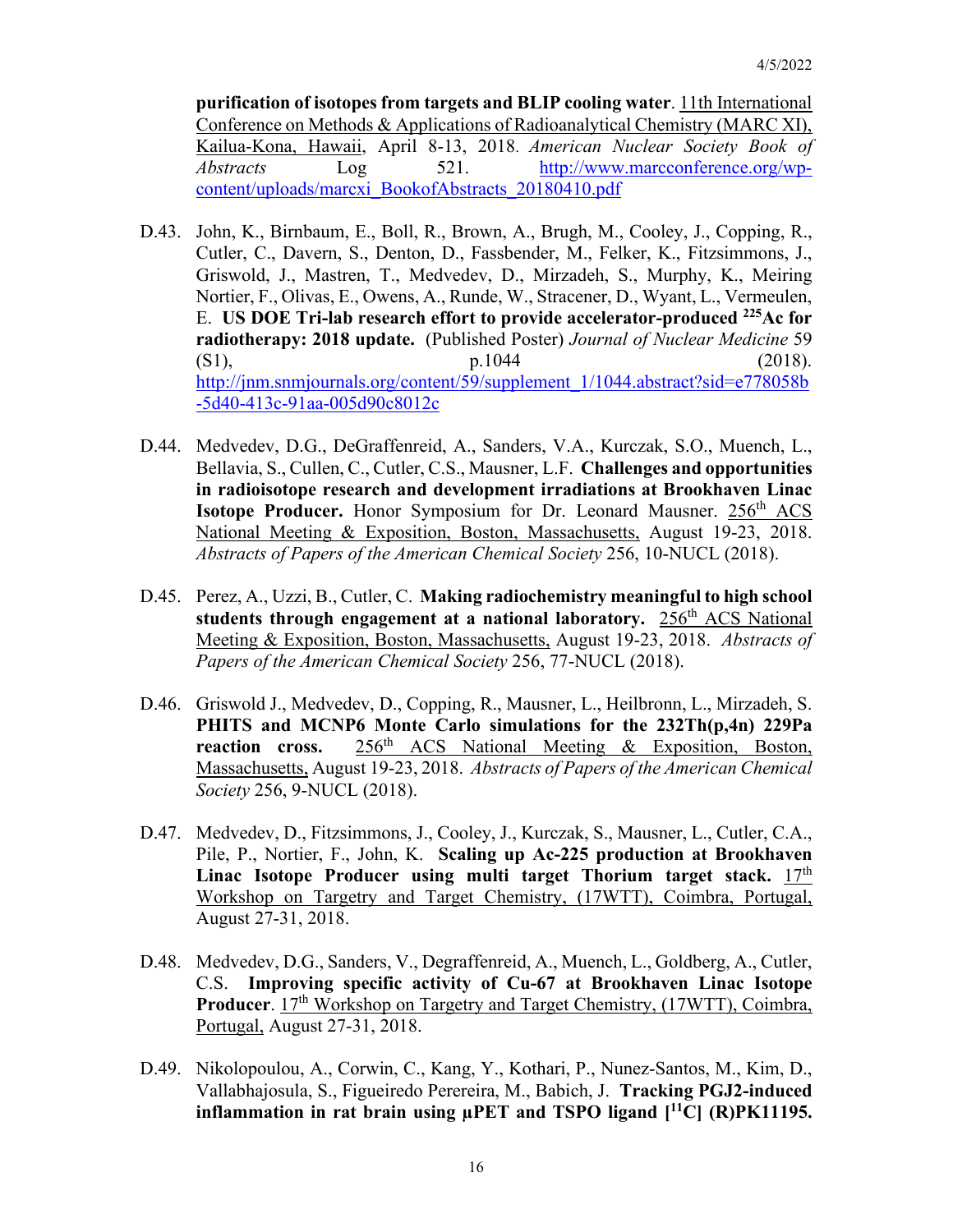*Journal of Nuclear Medicine* 57 (Suppl. 2) 1803 (2016). [http://jnm.snmjournals.org/content/57/supplement\\_2/1803](http://jnm.snmjournals.org/content/57/supplement_2/1803)

- D.50. Alexoff, D., Kim, D., Lee, H., Padakanti, P., Schmitz, A., Page, A., Ploessl, K., Zha, Z., Mach, R., Kung, H. **A rapid prototyping platform for radiochemistry automation: experience with Ga-68 labeling.** *Journal of Nuclear Medicine* 59 (Suppl. 1) 1037 (2018). Poster Session. [http://jnm.snmjournals.org/content/59/supplement\\_1/1037](http://jnm.snmjournals.org/content/59/supplement_1/1037)
- D.51. Sanders, V.A., Bodner, V.S., Vaughn, B., Huclier, S., Boros, E., Deri, M.A., Medvedev, D.G., Cutler, C.S. **Radiolabeling NOTA derivatives with generator**  eluted Scandium-44. 7<sup>th</sup> Early Career Researcher Symposium. Upton, NY, October 11, 2018. Poster presentation. <https://www.bnl.gov/ecrs2018/files/pdf/program.pdf>
- D.52. Kim, D., Benmerrouche, M., Cutler, C.S. **FLUKA simulation of Ac-225 production with a medical cyclotron.** Proc. 11<sup>th</sup> International Symposium on Targeted Alpha Therapy, Ottawa, Canada, April 1-5, 2019. *J. Imag, Rad. Sci.* 50 (4) Suppl. 1, p. S12 (2019). [BNL-211319-2019-COAB]
- D.53. Huclier, S., Medvedev, D., Cutler, C. **Radiochemical separation/purification for establishing a Ti-44/Sc-44 generator.** Proc. 23rd Int. Symposium on Radiopharmaceutical Sciences (ISRS 2019), Beijing, China, May 26-32, 2019, *J. Labell. Comp.* 62 (S1), pp. S562-S563, P-390 (2019). <https://onlinelibrary.wiley.com/toc/10991344/2019/62/S1>
- D.54. Phipps, M., Sanders, V., Younes, A., Medvedev, D., Lewis, J., Cutler, C., Francesconi, L., Deri, M. **HOPO: A potential chelator for use in Sc-44 and Sc-47 based theranostic agents.** Proc. 23rd Int. Symposium on Radiopharmaceutical Sciences (ISRS 2019), Beijing, China, May 26-32, 2019, *J. Labell. Comp.* 62 (S1), pp. S300-S301, P-145 (2019). <https://onlinelibrary.wiley.com/toc/10991344/2019/62/S1>
- D.55. Sanders, V., Pratt, E., Bhupathiraju, N.V.S.D., Carter, L., Ferdous, J., Marquez-Nostra, B., Schlyer, D., Lewis, J., Francesconi, L., Cutler, C. **227th labeled 3,4,3- (LI-1,2-HOPO): Optimized synthesis, biological distribution and dosimetry.**  *J. Nucl. Med.* 62 (Suppl. 1), 1482 (2021). [BNL-222560-2021-COAB] [https://jnm.snmjournals.org/content/62/supplement\\_1/1482](https://jnm.snmjournals.org/content/62/supplement_1/1482)
- D.56. Baumeister, J., Medvedev, D., Cutler, C., Jurisson, S., Hennkens, H., Li, Y.W., Wilbur, D.S. **Extraction chromatographic separation of selenium and arsenic for accelerator target processing.** *Nucl. Med. Biol.* 96-97 (S), pp. S92-S93, SP-101 (2021). <https://www.sciencedirect.com/science/article/pii/S0969805121004182>
- D.57. Baumeister, J., Medvedev, D., Cutler, C., Jurisson, S., Hennkens, H., Li, Y.W., Wilbur, D.S. **Production of Sn-117m using Sb alloy target.** *Nucl. Med. Biol.* 96- 97 (S), p. S23-S24, SSP-16 (2021). <https://www.sciencedirect.com/science/article/pii/S0969805121003036>